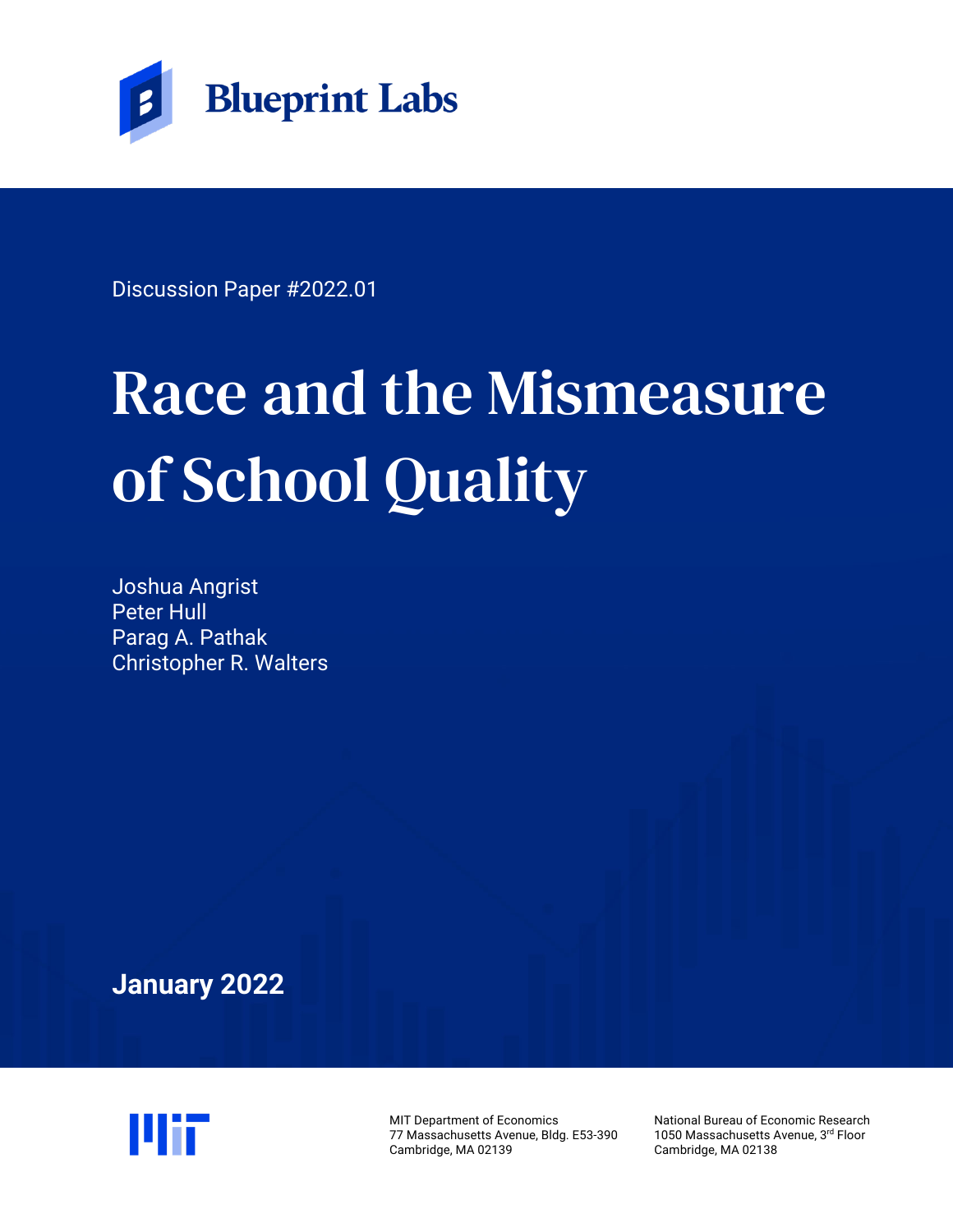## Race and the Mismeasure of School Quality<sup>∗</sup>

Joshua Angrist<sup>†</sup> Peter Hull<sup>‡</sup> Parag A. Pathak<sup>§</sup>

Christopher R. Walters¶

January 14, 2022

#### Abstract

In large urban districts, schools enrolling more white students tend to have higher school performance ratings. We use an instrumental variables strategy leveraging centralized school assignment to identify the drivers of the correlation between racial make-up and ratings. Estimates from Denver and New York City suggest the relationship between widely-reported school performance ratings and white enrollment shares reflects selection bias rather than causal school value-added. In fact, value-added in these two cities is essentially unrelated to white enrollment shares. A simple regression adjustment is shown to yield school ratings that are uncorrelated with race, while predicting causal value-added as well or better than the corresponding unadjusted measures.

<sup>∗</sup>Financial support from the Walton Foundation and the National Science Foundation is gratefully acknowledged. We thank the staff of [GreatSchools.org](https://www.greatschools.org) for many helpful conversations. Thanks also go to Eryn Heying, Anna Vallee, and Talia Gerstle for invaluable administrative support. Jimmy Chin, Ray Han, and Ini Umosen provided expert research assistance. The research described here was carried out under data-use agreements between MIT and the New York City and Denver Public School districts.

<sup>†</sup>MIT and NBER. Email: [angrist@mit.edu](mailto:angrist@mit.edu)

<sup>‡</sup>Brown University and NBER. Email: peter [hull@brown.edu](mailto:peter\protect _hull@brown.edu)

<sup>§</sup>MIT and NBER. Email: [ppathak@mit.edu](mailto:ppathak@mit.edu)

<sup>¶</sup>University of California, Berkeley and NBER. Email: [crwalters@econ.berkeley.edu](mailto:crwalters@econ.berkeley.edu)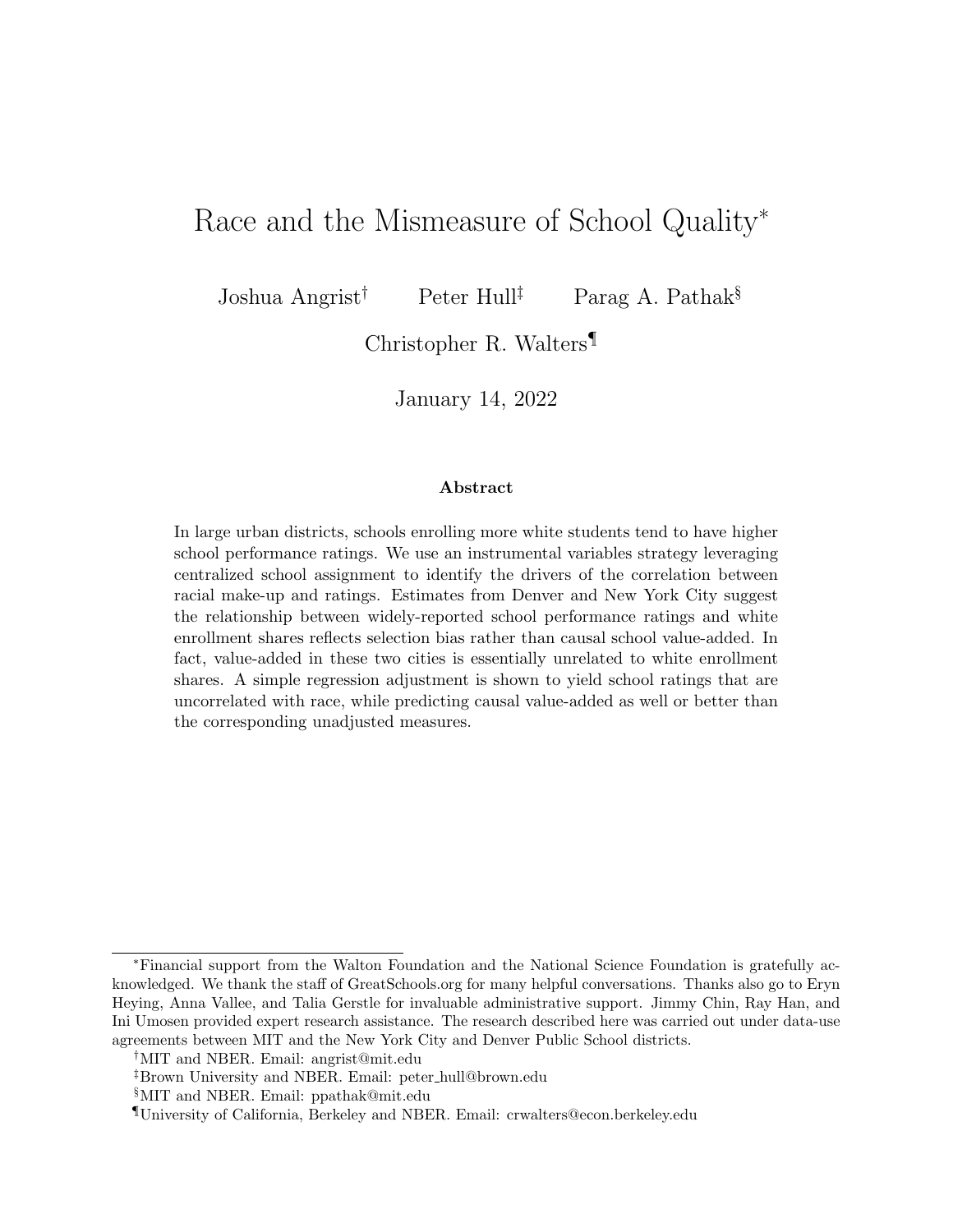## 1 Introduction

In the Fall of 2021, US News and World Report released long-anticipated rankings of American middle and elementary schools, based on test scores and other measures of student achievement. These and other school ratings, such as those provided by [GreatSchools.org](https://www.greatschools.org) and various state accountability offices, meet the demand for information on school quality from both parents and policymakers. The intense public interest in school performance is manifest in the fact that real estate sites like Zillow and Redfin feature school ratings prominently. School performance ratings appear to affect families' choices of where to live and where to enroll [\(Bergman and Hill, 2018;](#page-15-0) [Hasan and Kumar, 2019\)](#page-16-0), as well as district decisions related to school closures, takeovers, and expansions [\(Rockoff and Turner, 2010;](#page-16-1) [Abdulkadiro˘glu et al., 2016;](#page-15-1) [Cohodes et al., 2021\)](#page-16-2).

Do highly sought-after school ratings serve the public interest? [Barnum and LeMee \(2019\)](#page-15-2) and other journalists note the strong correlation between widely reported rankings and the racial make-up of schools. In urban districts enrolling large numbers of non-white students, highly-rated schools tend to enroll disproportionate shares of white and Asian students. For example, the student body enrolled at US News' top five New York City middle schools is 80 percent white and Asian, compared with the 35 percent white and Asian share in the district as a whole.<sup>[1](#page-2-0)</sup> Statistics like this suggest that links between published school ratings and racial composition may contribute to ongoing racial segregation [\(National Fair Housing](#page-16-3) [Alliance, 2006;](#page-16-3) [Yoshinaga, 2016\)](#page-16-4).

The correlation between school ratings and student race may reflect an uncomfortable truth: Black and white students have long attended schools of differing quality, a fact first brought to economists' attention by [Welch \(1973\)](#page-16-5). Improvements in the quality of predominately-Black schools account for much of the reduction in Black-white wage gaps seen in the 1950s through the 1970s [\(Card and Krueger, 1992a,](#page-15-3)[b\)](#page-16-6). This progress notwithstanding, school attendance remains highly segregated, even within school districts [\(Monar](#page-16-7)[rez, 2021\)](#page-16-7). The higher achievement and graduation rates found at schools that enroll more white students may reflect these schools' greater impact on learning. Decades of argument over access to selective enrollment high schools like the Boston Latin School and New York's Stuyvesant, Brooklyn Tech, and Bronx Science reflect this view [\(Jonas, 2021\)](#page-16-8).

While the link between school rankings and schools' racial make-up may reflect differences in quality, this relationship may also be an artifact of selection bias. Higher-income and nonminority students tend to have better educational outcomes for reasons other than the quality

<span id="page-2-0"></span><sup>&</sup>lt;sup>1</sup>The list of top New York middle schools can be found at [https://www.usnews.com/education/k12/](https://www.usnews.com/education/k12/middle-schools/new-york) [middle-schools/new-york](https://www.usnews.com/education/k12/middle-schools/new-york). Demographic shares are calculated for the 2018-2019 school year using the administrative data described below.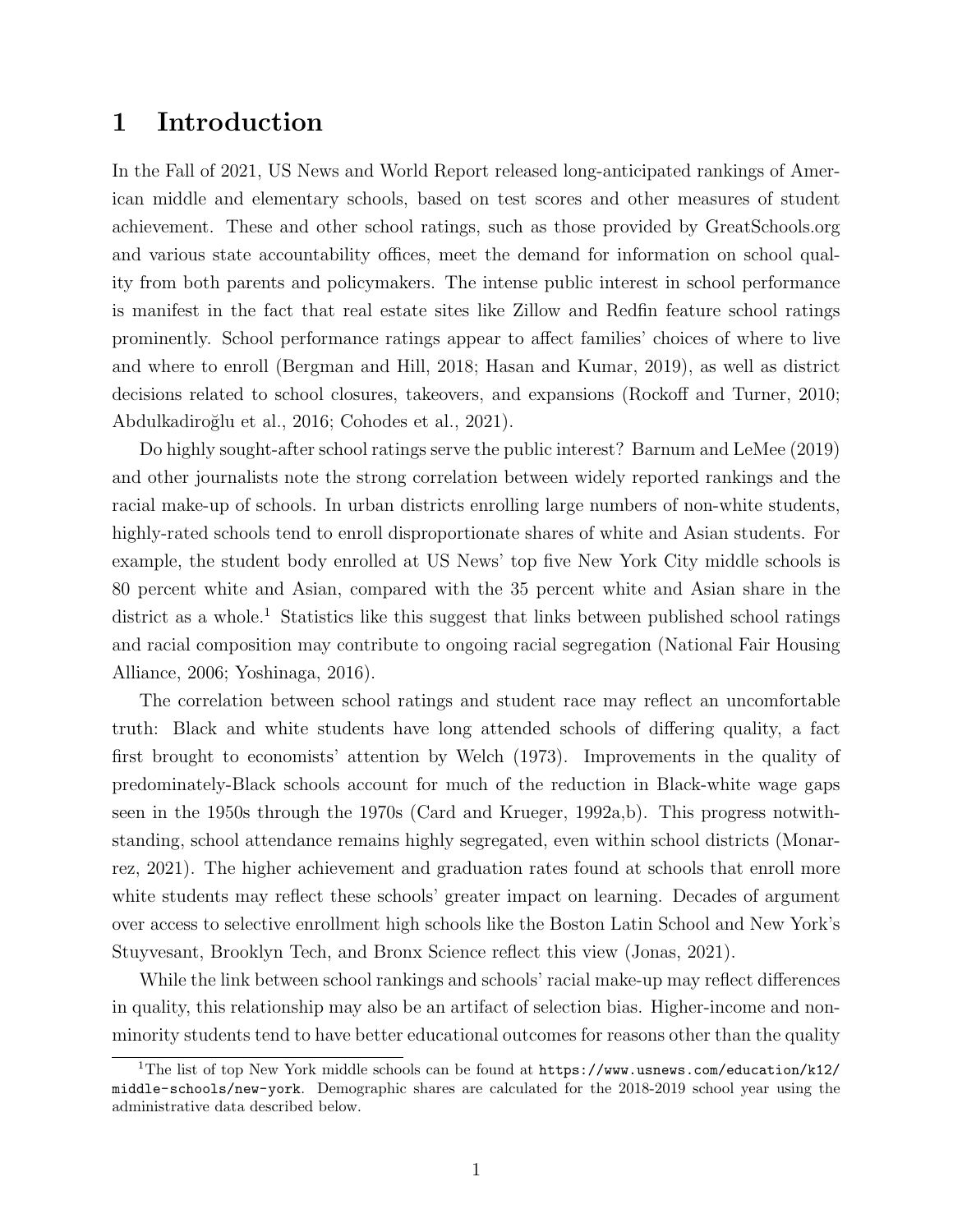of the schools they attend. School ratings that fail to adjust for this differential conflate differences in school quality with differences in student composition; recent research suggests such selection bias is pervasive [\(Angrist et al., 2017;](#page-15-4) Abdulkadiroğlu et al., 2020b). Rating schemes that reward family background rather than educational effectiveness are likely to direct households to low-minority rather than higher-quality schools, while penalizing schools that improve achievement for less-advantaged groups.[2](#page-3-0)

This paper investigates the relationship between widely-used public school ratings and student racial composition, drawing broader implications for school assessment systems. Our analysis focuses on two properties of a school rating: predictive accuracy, defined as its (squared) correlation with a school's causal effect on achievement, and racial imbalance, defined by the regression of school ratings on white enrollment shares. If schools that enroll more white students tend to be better, in the sense of having higher causal value-added, those wishing to inform the public about school quality appear to face an unavoidable trade-off between predicative accuracy and racial imbalance.

Our findings show that the trade-off between predictive accuracy and racial imbalance is much smaller than the observed correlation between school ratings and racial composition suggests. This conclusion is reached in two steps. First, we present a simple but novel characterization of the potential link between predictive accuracy and racial imbalance. School quality is not directly observed, so this trade-off formula is not immediately applicable. As in Abdulkadiroğlu et al.  $(2017, 2020a)$  $(2017, 2020a)$ , we surmount this identification challenge by using the random variation in school attendance generated by centralized school assignment systems. Building on this framework and the instrumental variables value-added model (IV VAM) approach from [Angrist et al. \(2021\)](#page-15-8), we derive feasible estimators of the relationships between causal value-added, racial composition, and conventional school ratings.

The IV VAM estimates are used to quantify the trade-off between predictive accuracy and racial imbalance for middle school students in New York City (NYC) and Denver. Both districts allocate seats using a centralized match that generates partially randomized variation in school assignment, yielding the instruments needed for IV VAM. These two districts are also central to discussions of segregation and school access. New York is important because it's one of America's largest districts and because it has a long history of de facto segregation. Denver draws attention because it's both a majority Hispanic district and a pioneer of unified school enrollment, with one centralized match allocating seats at all publicly funded schools (including charter schools).

<span id="page-3-0"></span>School performance ratings based on achievement levels and on achievement growth are

<sup>2</sup>Compounding this concern, [Hart and Figlio](#page-16-9) [\(2015\)](#page-16-9) find that the enrollment decisions of highly educated parents respond more to school quality ratings than do decisions of less-educated parents.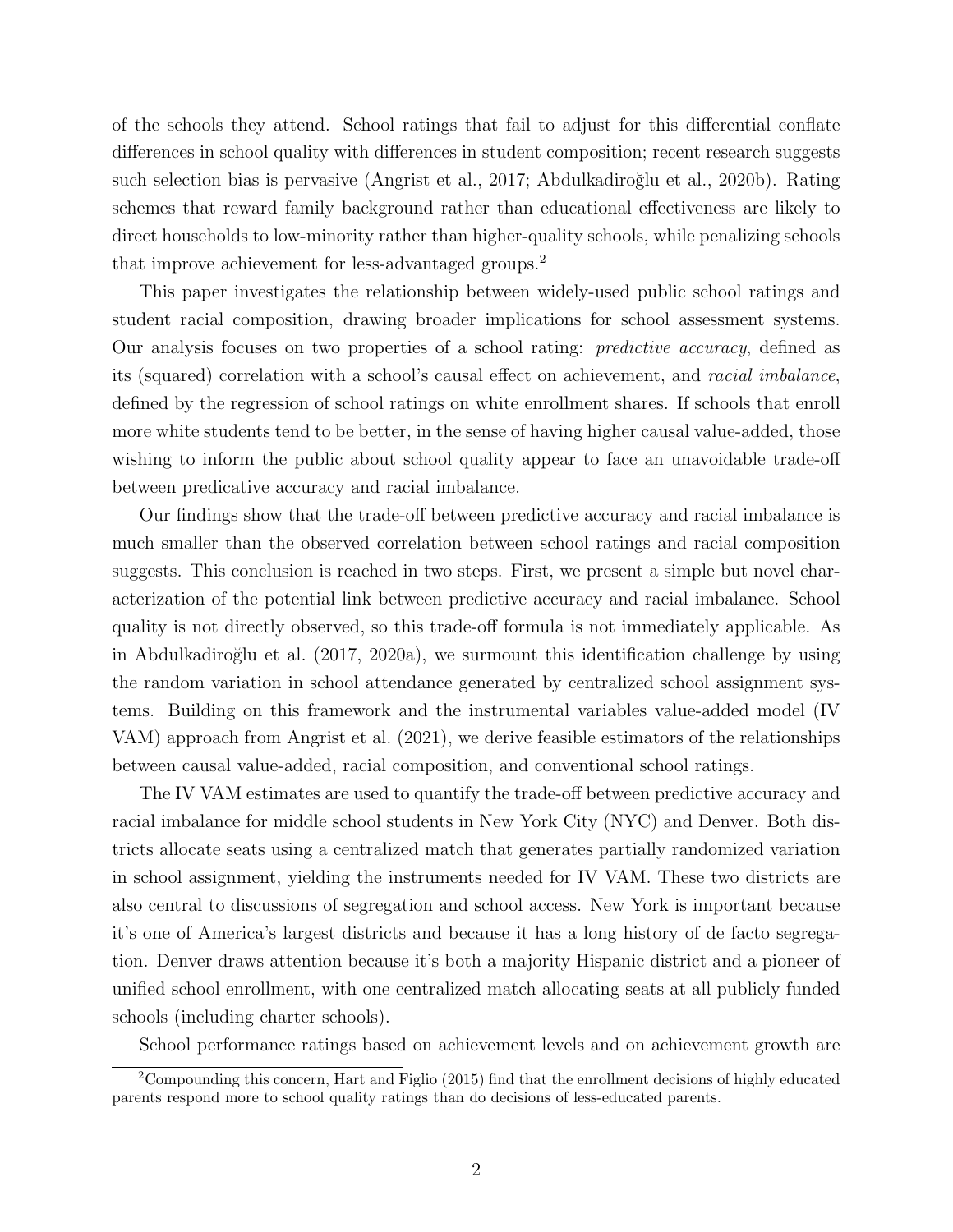both highly correlated with schools' racial composition in NYC and Denver. Our analysis substantiates the view that this correlation is largely an artifact of selection bias. Specifically, IV VAM estimates reveal that causal value-added is statistically unrelated to racial composition in both cities. The weak relationship between school value-added and racial composition suggests, given our theoretical characterization, that adjusting school ratings to reduce racial imbalance may come at little cost. We confirm this prediction by showing that a conventional progress-based rating adjusted to be uncorrelated with race has predictive accuracy no worse than (and sometimes better than) that of the corresponding unadjusted measures. Moreover, in both NYC and Denver, this racially-balanced progress rating essentially coincides with an optimal rating constructed to best predict causal value-added as a function of conventional progress ratings, student race, and school sector.

The rest of this paper is organized as follows. Section [2](#page-4-0) describes our school district settings and data. Section [3](#page-6-0) develops the IV VAM econometric framework as applied to the trade-off between predictive accuracy and racial imbalance. Section [4](#page-12-0) presents our findings and Section [5](#page-14-0) concludes with directions for further work.

## <span id="page-4-0"></span>2 Settings and Data

Our Denver analysis sample includes students applying for sixth-grade seats at any of the Denver Public School (DPS) district's middle schools between the 2012-2013 and 2018-2019 school years. Our NYC analysis sample includes sixth-grade applicants to NYC middle schools for the 2016-2017 through 2018-2019 school years. We observe the school preferences and priorities submitted by each applicant and the subsequent assignments generated by each district's centralized school assignment system. We also have data on subsequent school enrollment, student demographics, and achievement scores.<sup>[3](#page-4-1)</sup> Denver outcomes are from the Colorado Student Assessment Program (CSAP) and Colorado Measures of Academic Success (CMAS) standardized tests. NYC outcomes come from New York state achievement tests. The main dependent variable used in our analysis is the sum of a student's scaled math and ELA scores in sixth grade. We standardize this sum to have mean zero and standard deviation one in each city, separately by year. Combining math and ELA scores helps to align our outcome with ratings reported by GreatSchools.org, school districts, and states, which also use both subjects.

Students in Denver rank up to five schools among those participating in the DPS unified enrollment match. Priorities are assigned based on criteria like sibling status and the applicant's residential neighborhood. A deferred acceptance (DA) algorithm implemented with a

<span id="page-4-1"></span><sup>3</sup>The samples analyzed here are derived from those used in [Angrist et al.](#page-15-8) [\(2021\)](#page-15-8).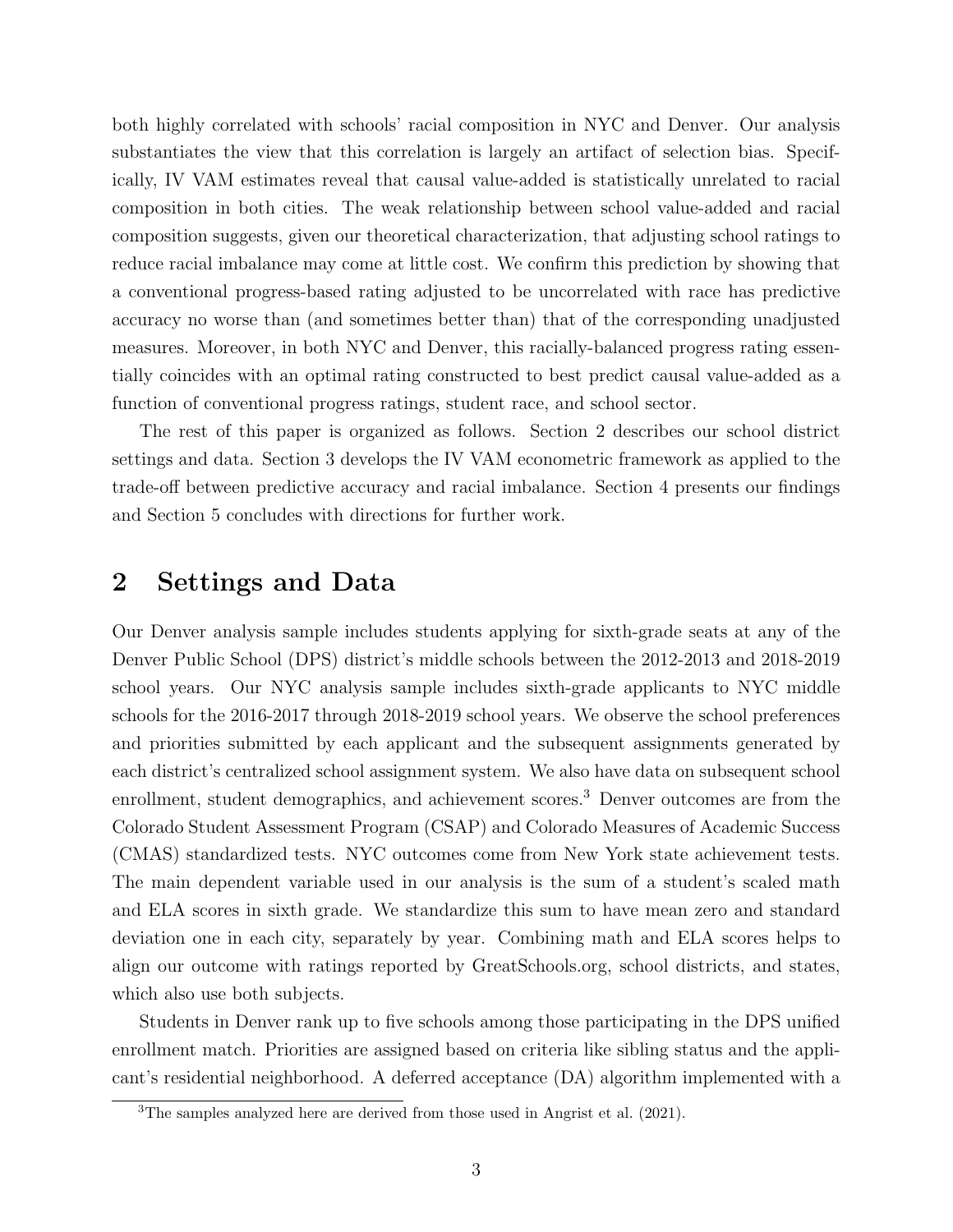single lottery tie-breaker assigns students to schools. NYC middle school applicants rank up to 12 academic programs; schools may host more than one program. For the purposes of our analysis, multiple programs are aggregated to the school level. The NYC match features a variety of tie-breakers, with "unscreened" schools using a common random lottery number and "screened" schools using non-random tie-breakers such as past test scores and grades.

As in the [Angrist et al. \(2021\)](#page-15-8) study of school value-added, our empirical strategy leverages the randomness embedded in each city's school assignment mechanism. We follow [Abdulkadiro˘glu et al. \(2017,](#page-15-6) [2020a\)](#page-15-7) in computing each applicant's risk (i.e. probability) of assignment to each school as a function of the applicant's school preferences and priorities. Assignment risk for Denver applicants is computed using the propensity score formula derived by Abdulkadiroğlu et al. (2017). This formula is an analytical large-market approximation to the school assignment propensity score for DA with a lottery tie-breaker.<sup>[4](#page-5-0)</sup> Assignment risk for NYC applicants is computed as described in Abdulkadiroğlu et al. (2020a). NYC assignment risk depends in part on bandwidths for screened school tie-breakers, similar to those used in standard regression discontinuity designs.<sup>[5](#page-5-1)</sup> Score conditioning yields a stratified randomized trial: conditional on assignment risk, school assignment is independent of applicant characteristics, both observed and unobserved (this is an application of the [Rosenbaum and](#page-16-10) [Rubin \(1983\)](#page-16-10) propensity score theorem).

Our analysis of school ratings focuses on two achievement-based measures of school quality meant to replicate widely-disseminated state ratings for Colorado and New York state. The levels rating used here consists of the share of students scored as proficient on state assessments, averaged across math and English language arts (ELA) tests. The progress rating used here is based on year-to-year improvement in the average math and ELA achievement percentiles of enrolled students. This mirrors the student growth percentiles reported by many states and districts, as well as the [GreatSchools.org](https://www.greatschools.org) *Student Progress* Rating. Our interest in progress is partly motivated by previous findings that growth-type measures more accurately predict school quality [\(Angrist et al., 2017,](#page-15-4) [2021\)](#page-15-8). Ratings are computed separately for every school and year, and are standardized to be mean zero with a standard deviation matching our estimate of the distribution of school value-added, detailed below. Appendix [A.1](#page-21-0) describes the construction of these school ratings along with the procedures used to standardize outcomes and ratings.

Appendix Table [A1](#page-24-0) describes the students and schools in the DPS and NYC samples, separately for the full sample of enrolled DPS or NYC middle school students and for school

<span id="page-5-1"></span><span id="page-5-0"></span><sup>&</sup>lt;sup>4</sup>The DPS score is computed using the *formula score* described in Abdulkadiroğlu et al. [\(2017\)](#page-15-6).

 ${}^{5}$ The NYC score is the *local DA score* described in Section 4.2 of Abdulkadiroğlu et al. [\(2020a\)](#page-15-7). Bandwidths used here are computed as suggested by [Calonico et al.](#page-15-9) [\(2019\)](#page-15-9).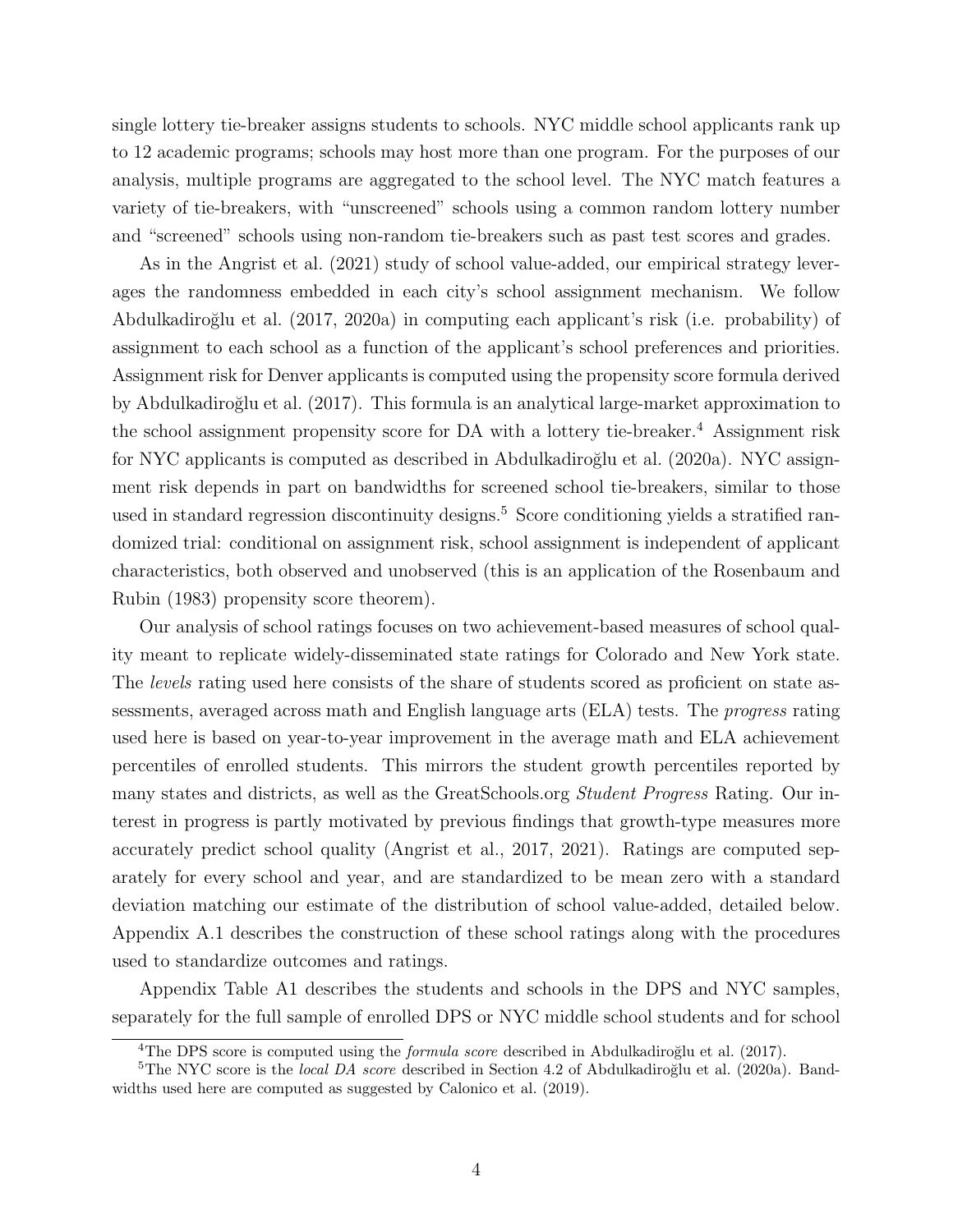match applicants with non-degenerate assignment risk. This sample of applicants, indexed by i, have a propensity score  $p_{ij}$  strictly between zero and one for at least one school j. As is typical of large urban districts, most DPS and NYC students are from disadvantaged backgrounds, with over 70 percent eligible for a subsidized lunch. Roughly a quarter of the students in each sample face some assignment risk. In both districts the demographic characteristics, enrollment status, and baseline scores of applicants with assignment risk are similar to those of the full sample of sixth-grade students.

Appendix Table [A2](#page-25-0) validates the natural experiment generated by centralized assignment by comparing the characteristics of students offered seats at higher-rated and lower-rated schools (these comparisons are based on the progress rating). Uncontrolled comparisons show large differences in student characteristics between those offered seats at high- and low-rated schools, but these differences vanish when we adjust for assignment risk. The fact that risk adjustment balances observed characteristics by offer status suggests unobserved characteristics are likely balanced as well.[6](#page-6-1)

Figure [1](#page-17-0) shows that both the levels and progress ratings are highly correlated with the racial composition of schools. Specifically, the figure plots average school ratings computed conditional on share white in bins of width 0.1, along with the corresponding regression line fit to school-level data. Evidence of racial imbalance is especially strong for achievement ratings. In NYC, a regression of levels ratings on share white yields a slope coefficient of 0.64 with a robust standard error of 0.02. The standard deviation of each rating equals roughly 0.2, so this coefficient implies that a ten percentage-point increase in share white is associated with a rating increase of about 0.3 standard deviations. The corresponding slope is smaller for progress, falling to 0.20, but the relationship remains clear and statistically precise. Evidence of racial imbalance for Denver is remarkably similar, with coefficients of 0.76 for the levels rating and 0.29 for the progress rating (both again precisely estimated).

## <span id="page-6-0"></span>3 Econometric Framework

The distinction between causal value-added and selection bias is cast here in terms of a constant-effects causal model of education production. Consider a population of students, each attending one of J schools in a district. Student i's potential academic achievement at

<span id="page-6-1"></span><sup>&</sup>lt;sup>6</sup>Balance checks regress student characteristics on the progress rating of the school where applicants are offered a seat, along with a dummy indicating whether the applicant was offered a seat anywhere. Risk controls consist of the expected progress rating and the probability of receiving any offer. The former is computed as a score-weighted average of the school quality measure, following [Borusyak and Hull](#page-15-10) [\(2020\)](#page-15-10). Appendix Table [A3](#page-26-0) further shows that differential attrition is unlikely a concern in this sample: follow-up rates for key outcomes are largely unrelated to assigned school ratings, conditional on assignment risk.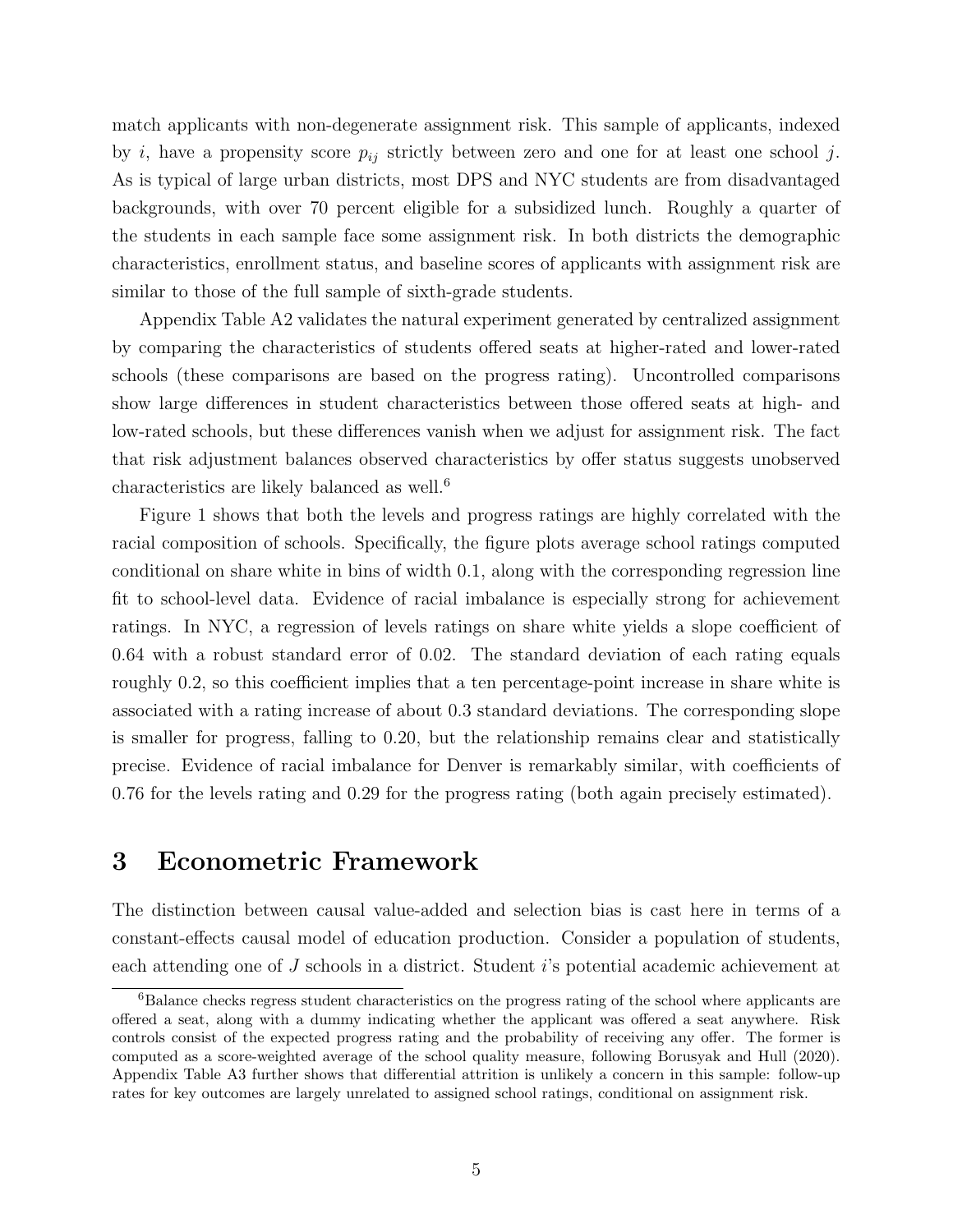school  $j \in \{1, ..., J\}$ , denoted  $Y_{ij}$ , is given as:

<span id="page-7-0"></span>
$$
Y_{ij} = \beta_j + \varepsilon_i,\tag{1}
$$

where parameter  $\beta_j \equiv E[Y_{ij}]$  is the contribution of attendance at school j to achievement. We refer to  $\beta_j$  as school j's quality or value-added, reserving these terms for parameters determining causal school effects. Random variable  $\varepsilon_i$  reflects other factors that influence a student's academic achievement, such as family background, motivation, and ability.

Equation [\(1\)](#page-7-0) is a constant-effects model because  $\varepsilon_i$  is assumed to vary across students but not schools. For any two schools, j and k, and any applicant,  $i$ ,  $Y_{ij} - Y_{ik} = \beta_j - \beta_k$  gives the causal effect of attending j rather than  $k$ . This constant-effects setup allows us to focus the analysis on selection bias rather than treatment-effect heterogeneity.

The outcome observed for student  $i$ , denoted  $Y_i$ , equals the potential outcome associated with the school he or she attends. Let  $D_{ij}$  be an indicator for student i's enrollment at school *j*. Then  $Y_i$  can be written:

<span id="page-7-1"></span>
$$
Y_i = \sum_j Y_{ij} D_{ij} = \sum_j \beta_j D_{ij} + \varepsilon_i.
$$
 (2)

The average outcome at school j is given by  $E[Y_i|D_{ij} = 1]$ . School attendance is not randomly assigned, so these average outcomes may be a poor guide to causal effects. In particular, for any j,  $E[Y_i|D_{ij} = 1] = \beta_j + E[\varepsilon_i|D_{ij} = 1]$ , which differs from  $\beta_j$  when schools are chosen based on factors that are correlated with  $\varepsilon_i$ .

Schools are distinguished by the demographic composition of their student bodies as well as by their value-added. Let  $W_j$  denote the share of students enrolled in school j designated as white (or any other race). Specifically,  $W_j = E[w_i \mid D_{ij} = 1]$ , where  $w_i$  indicates student *i*'s race. Correlation between share white and school ratings may arise because of a relationship between  $W_j$  and  $\beta_j$ , in which case the school rating accurately reveals a demographic gap in school quality. Alternatively, this correlation may arise because  $D_{ij}$  is correlated with  $(w_i, \varepsilon_i)$ : a case of selection bias.

#### 3.1 Racial Imbalance and Predictive Accuracy

Because  $\beta_j$  is unobserved, educational authorities report an imperfect rating,  $R_j$ , computed as a function of student achievement. As in earlier work on value-added (e.g., [Angrist et al.](#page-15-11) [\(2016,](#page-15-11) [2017\)](#page-15-4)), we treat school-level characteristics (here ratings, quality, and share white) as random variables. Our investigation of the relationship between school ratings and racial composition considers the following two aspects of the distribution of school ratings: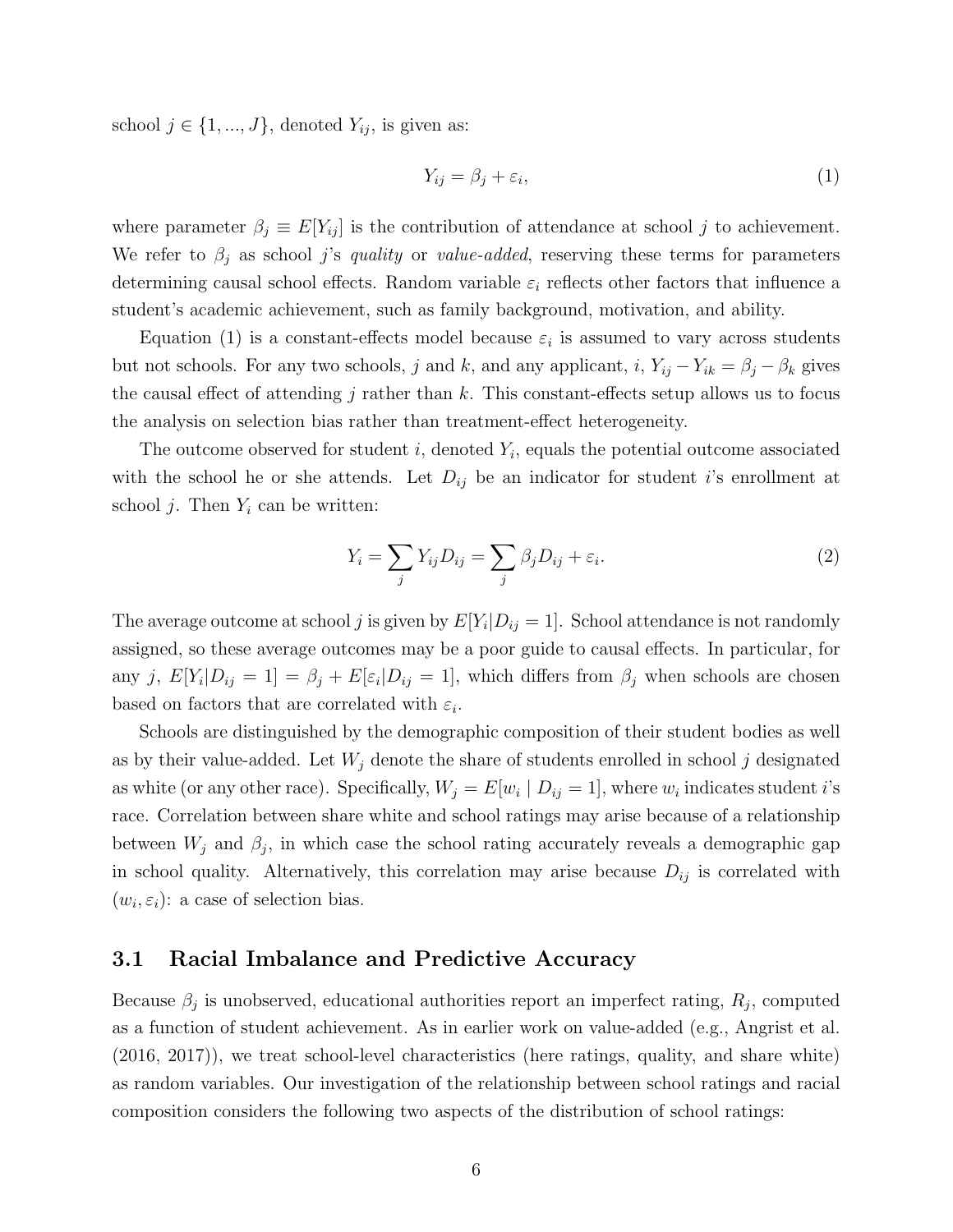**Definition.** The predictive accuracy of school rating  $R_j$  is defined as  $\rho_R = \frac{Cov(\beta_j, R_j)^2}{Var(\beta_i)Var(B)}$  $\frac{Cov(\beta_j, R_j)}{Var(\beta_j)Var(R_j)}$ . The racial imbalance of school rating  $R_j$  is given by  $\mathcal{I}_R = \frac{Cov(W_j, R_j)}{Var(W_i)}$  $\frac{ov(W_j, R_j)}{Var(W_j)}$ .

The predictive accuracy of a rating scheme is the r-squared from a regression of school quality on ratings. Parents or policymakers seeking to identify effective schools should prefer ratings with higher  $\rho_R$ . A rating scheme's racial imbalance is the slope coefficient from a regression of  $R_j$  on  $W_j$ . These features of a rating scheme are defined for any choice of  $R_j$ , so that  $\mathcal{I}_{\beta}$ denotes the slope coefficient from a regression of  $\beta_j$  on  $W_j$ .<sup>[7](#page-8-0)</sup>

Racially imbalanced rating schemes may favor schools with a higher share white regardless of school quality. To ameliorate this, race-balanced ratings can be constructed as the residual from a regression of  $R_j$  on  $W_j$ :

<span id="page-8-4"></span>
$$
R_j = \gamma + \lambda W_j + \tilde{R}_j. \tag{3}
$$

By construction, residual  $\tilde{R}_j$  is uncorrelated with  $W_j$ , and thus has racial imbalance  $\mathcal{I}_{\tilde{R}}=0$ .

Although racial imbalance is easily eliminated, balance may come at the cost of reduced predictive accuracy. To describe this trade-off, consider first the coefficients on ratings in the following two regression models for school quality:

<span id="page-8-1"></span>
$$
\beta_j = \mu + \varphi R_j + \nu_j,\tag{4}
$$

<span id="page-8-3"></span>
$$
\beta_j = \tilde{\mu} + \tilde{\varphi} R_j + \tau W_j + \tilde{\nu}_j. \tag{5}
$$

Predictive accuracy is the r-squared for [\(4\)](#page-8-1), and is therefore proportional to  $\varphi^2$ , while  $\tilde{\varphi}$ coincides with the coefficient from a regression of  $\beta_j$  on the ratings residual,  $\tilde{R}_j$ . As in [Angrist et al. \(2021\)](#page-15-8), both  $\varphi$  and  $\tilde{\varphi}$  are *forecast coefficients*, quantifying the relationship between school quality and imperfect ratings.

Suppose that schools with a higher share of white students tend to be ranked higher, as in Figure [1.](#page-17-0) The two forecast coefficients defined above are then related as follows:

<span id="page-8-2"></span>**Proposition 1.** Suppose  $\mathcal{I}_R > 0$ . Then,  $\tilde{\varphi} > \varphi$  if and only if  $\tau < 0$ .

*Proof.* By the omitted variables bias formula,  $\varphi = \tilde{\varphi} + \tau \frac{Cov(R_j, W_j)}{Var(R_j)}$  $\frac{\partial v(R_j, W_j)}{\partial Var(R_j)}$ . So,  $\tilde{\varphi} > \varphi$  if and only if  $\tau < 0$  when  $Corr(R_j, W_j) > 0$ .  $\Box$ 

Proposition [1](#page-8-2) shows that, given the gradient in Figure [1,](#page-17-0) race-adjusted ratings generate a larger forecast coefficient whenever the coefficient on share white in the long forecast regression [\(5\)](#page-8-3) is negative. Negative  $\tau$  corresponds to a scenario in which schools with a

<span id="page-8-0"></span><sup>&</sup>lt;sup>7</sup>In practice the school quality distributions we study, like school ratings, are year-specific. See Appendix [A.1](#page-21-0) for details.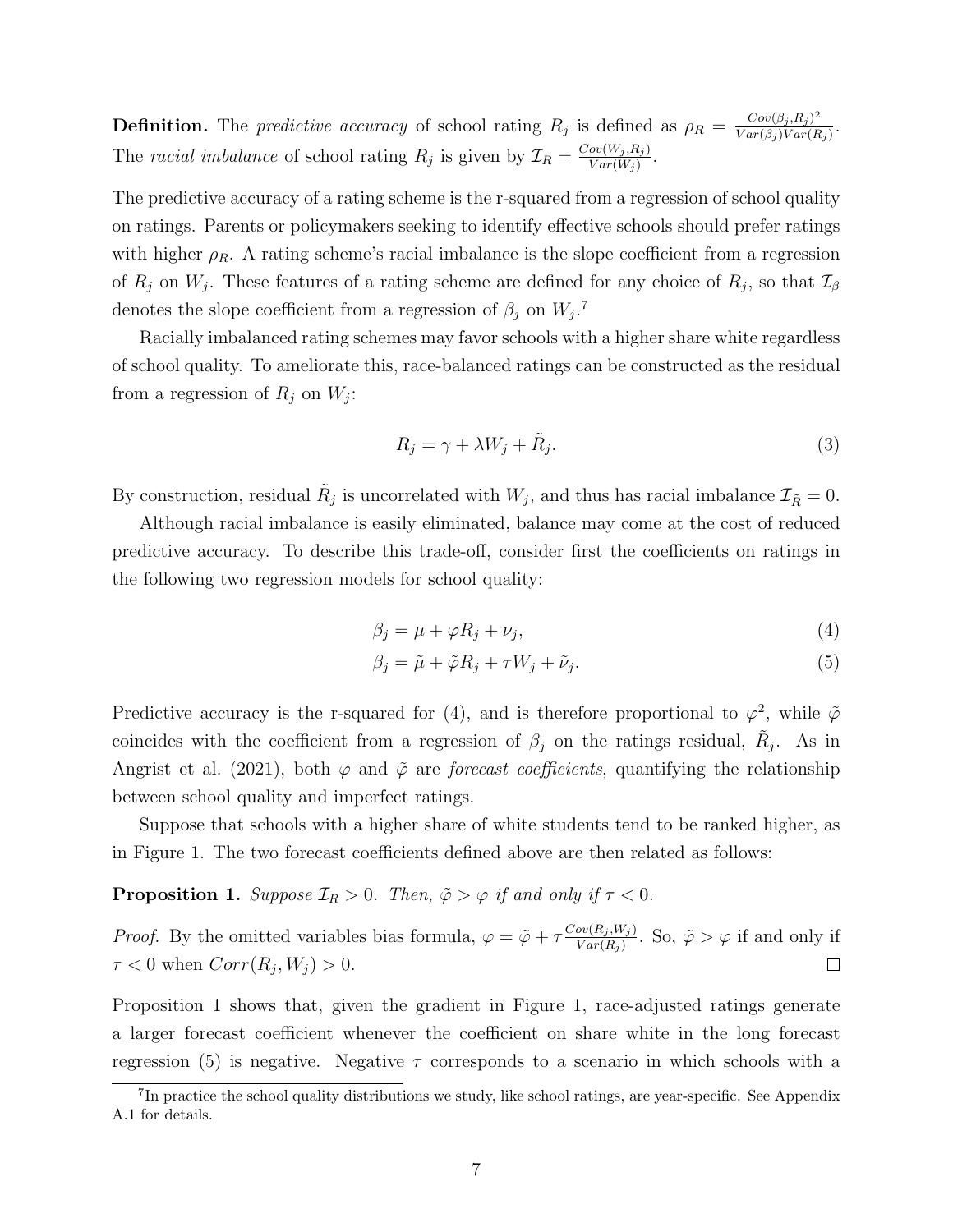higher share white tend to have value-added below that of other schools with the same rating. This pattern arises, for example, with a rating scheme that rewards share white in a school system where race predicts  $\varepsilon_i$  but not school quality.

The effect of racial adjustment on predictive accuracy is given by the ratio of the forecast coefficients defined by [\(4\)](#page-8-1) and [\(5\)](#page-8-3), along with  $\tau$  and the racial imbalance in school quality:

<span id="page-9-1"></span>**Proposition 2.** Suppose  $\mathcal{I}_R > 0$ . Then  $\rho_{\tilde{R}} > \rho_R$  if and only if  $\mathcal{I}_\beta < -\tau(\varphi/\tilde{\varphi})$ .

Proof. See Appendix [A.2.](#page-22-0)

This result is especially sharp in a scenario where school quality is unrelated to race, so  $\mathcal{I}_{\beta} = 0$ . In this case, as long as ratings are racially imbalanced  $(\mathcal{I}_R > 0)$  but still informative, then  $\tau < 0$  and we are sure that  $\rho_{\tilde{R}} > \rho_R$ .<sup>[8](#page-9-0)</sup> More generally, Proposition [2](#page-9-1) shows that when  $\tau$  is negative racial adjustment increases the predictive value of ratings as long as race is a sufficiently weak predictor of school quality. In this case, Proposition [2](#page-9-1) shows that racial adjustment offers a free lunch: boosting predictive accuracy by eliminating racial imbalance.

An analyst solely interested in maximizing predictive accuracy might combine information on racial make-up with ratings data, with a rating given by the fitted value from [\(5\)](#page-8-3):

<span id="page-9-4"></span>
$$
\beta_j^* = \tilde{\mu} + \tilde{\varphi} R_j + \tau W_j. \tag{6}
$$

This best linear predictor of school quality may improve and cannot reduce predictive accuracy relative to  $R_j$  and  $\tilde{R}_j$  since the extra regressor,  $W_j$ , cannot reduce r-squared.<sup>[9](#page-9-2)</sup> The question of whether  $\beta_j^*$  mitigates racial imbalance is addressed by the following result:

<span id="page-9-3"></span>Proposition 3. The racial imbalance of the fitted values from regression [\(5\)](#page-8-3) and the racial imbalance of causal value-added coincide:  $\mathcal{I}_{\beta^*} = \mathcal{I}_{\beta}$ .

Proof. 
$$
Cov(W_j, \tilde{\nu}_j) = 0
$$
, so  $\frac{Cov(W_j, \beta_j)}{Var(W_j)} = \frac{Cov(W_j, \beta_j^* + \tilde{\nu}_j)}{Var(W_j)} = \frac{Cov(W_j, \beta_j^*)}{Var(W_j)}$ .

This result formalizes the intuition that any racial imbalance in school quality is captured by the coefficient on  $W_j$  in the model generating  $\beta_j^*$ .

In summary, Propositions [1](#page-8-2) through [3](#page-9-3) show that the trade-off between the predictive power and racial imbalance of a school rating scheme depends on the two forecast coefficients

<span id="page-9-2"></span><sup>9</sup>To see this for  $R_j$ , write [\(6\)](#page-9-4) as

$$
\beta_j^* = \tilde{\mu} + \tilde{\varphi}\hat{R}_j + (\tilde{\varphi}\tilde{R}_j + \tau W_j).
$$

The term in parentheses on the right-hand side is orthogonal to the balanced rating,  $\tilde{R}_j$ , so the variance of  $\beta_j^*$  exceeds the variance of  $\tilde{R}_j$ .

 $\Box$ 

<span id="page-9-0"></span><sup>&</sup>lt;sup>8</sup>If  $\mathcal{I}_{\beta} = 0$  then  $\tau$  is proportional to  $Cov(\beta_j, W_j - \alpha R_j) = -\alpha Cov(\beta_j, R_j)$  where  $\alpha$  is the slope coefficient from a regression of  $W_j$  on  $R_j$ . When  $\mathcal{I}_R > 0$ ,  $\alpha > 0$ , so  $\tau < 0$  when  $\varphi \propto Cov(\beta_j, R_j) > 0$ .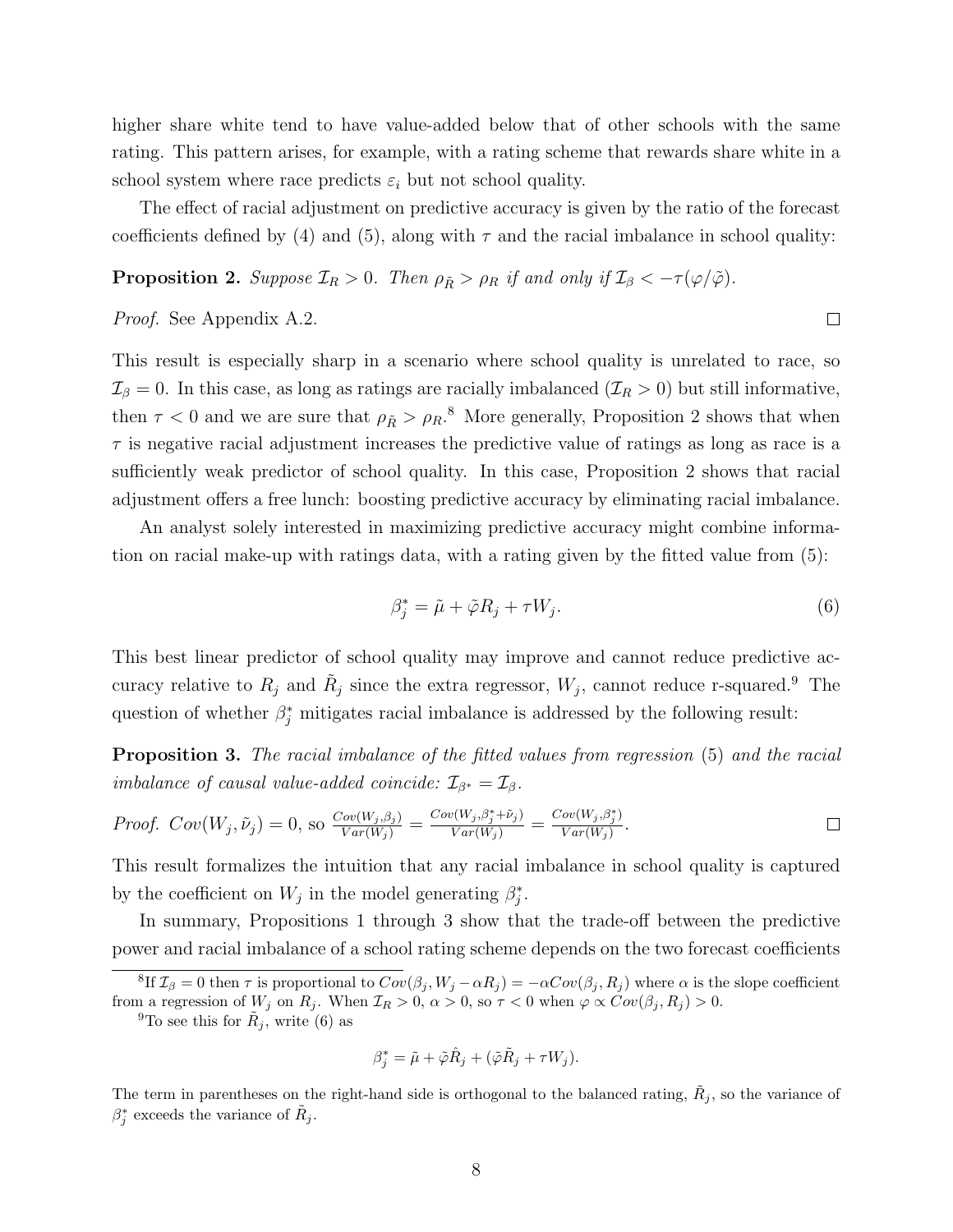defined above, the sign of  $\tau$  in equation [\(5\)](#page-8-3), and the racial imbalance of value-added. The challenge in applying these results is that the set of school quality parameters,  $\beta_j$ , are unobserved. This challenge notwithstanding, we can estimate the determinants of predictive accuracy and racial imbalance for alternative ratings using the IV VAM empirical strategy introduced in [Angrist et al. \(2021\)](#page-15-8). Our application of IV VAM uses instrumental variables to estimate the coefficients in [\(4\)](#page-8-1) and [\(5\)](#page-8-3), that is,  $\varphi, \tilde{\varphi}$ , and  $\tau$ . IV VAM also yields a measure of  $\mathcal{I}_{\beta}$ , the slope from a regression of school quality on share white, as well as an estimate of the total variance of  $\beta_j$ , which is used to calculate the predictive accuracy of each rating.

#### 3.2 Identification and Estimation

The IV VAM approach starts with an augmented version of regression [\(5\)](#page-8-3) that incorporates additional predictors of school quality. The augmented model can be written:

<span id="page-10-0"></span>
$$
\beta_j = M'_j \psi + \xi_j. \tag{7}
$$

As detailed below, the vector  $M_j$  includes a constant, school ratings, share white, school sector dummies, and outside estimates of value-added. Forecast regression [\(7\)](#page-10-0) is a linear projection, so  $E[M_j \xi_j] = 0$  by definition of the forecast residual  $\xi_j$ . Substituting this projection into the causal model [\(2\)](#page-7-1) yields:

<span id="page-10-1"></span>
$$
Y_i = \sum_j (M'_j \psi + \xi_j) D_{ij} + \varepsilon_i
$$
  
=  $M'_{j(i)} \psi + \xi_{j(i)} + \varepsilon_i,$  (8)

where  $M_{j(i)} = \sum_j M_j D_{ij}$  and  $\xi_{j(i)} = \sum_j \xi_j D_{ij}$  denote the school characteristics and forecast residual for student i's school, indexed by  $j(i)$ . Equation [\(7\)](#page-10-0) is a regression model, but equation [\(8\)](#page-10-1) need not be: selection bias makes it likely that elements of  $M_{j(i)}$  are correlated with  $\varepsilon_i$ . IV VAM therefore uses centralized school assignment offers, denoted  $Z_{ij}$  for school j, as instruments for the school characteristics in  $M_{j(i)}$ .

The IV VAM estimating equation includes a vector of individual-level control variables,  $X_i$ , including school assignment risk and other applicant characteristics. Control for the latter isn't necessary for identification, but enhances precision.<sup>[10](#page-10-2)</sup> Let  $\theta$  denote the coefficient from a regression of the composite residual  $\xi_{j(i)} + \varepsilon_i$  on  $X_i$ , with associated residual  $\eta_i$ . The

<span id="page-10-2"></span><sup>&</sup>lt;sup>10</sup>Additional controls are functions of 5th grade math and ELA scores, the demographic variables listed in Appendix Table [A1,](#page-24-0) and year fixed effects interacted with lagged scores and demographic characteristics. Risk controls for NYC include local linear functions of the relevant screened-school tie-breakers; see Abdulkadiroğlu et al. [\(2020a\)](#page-15-7) for details.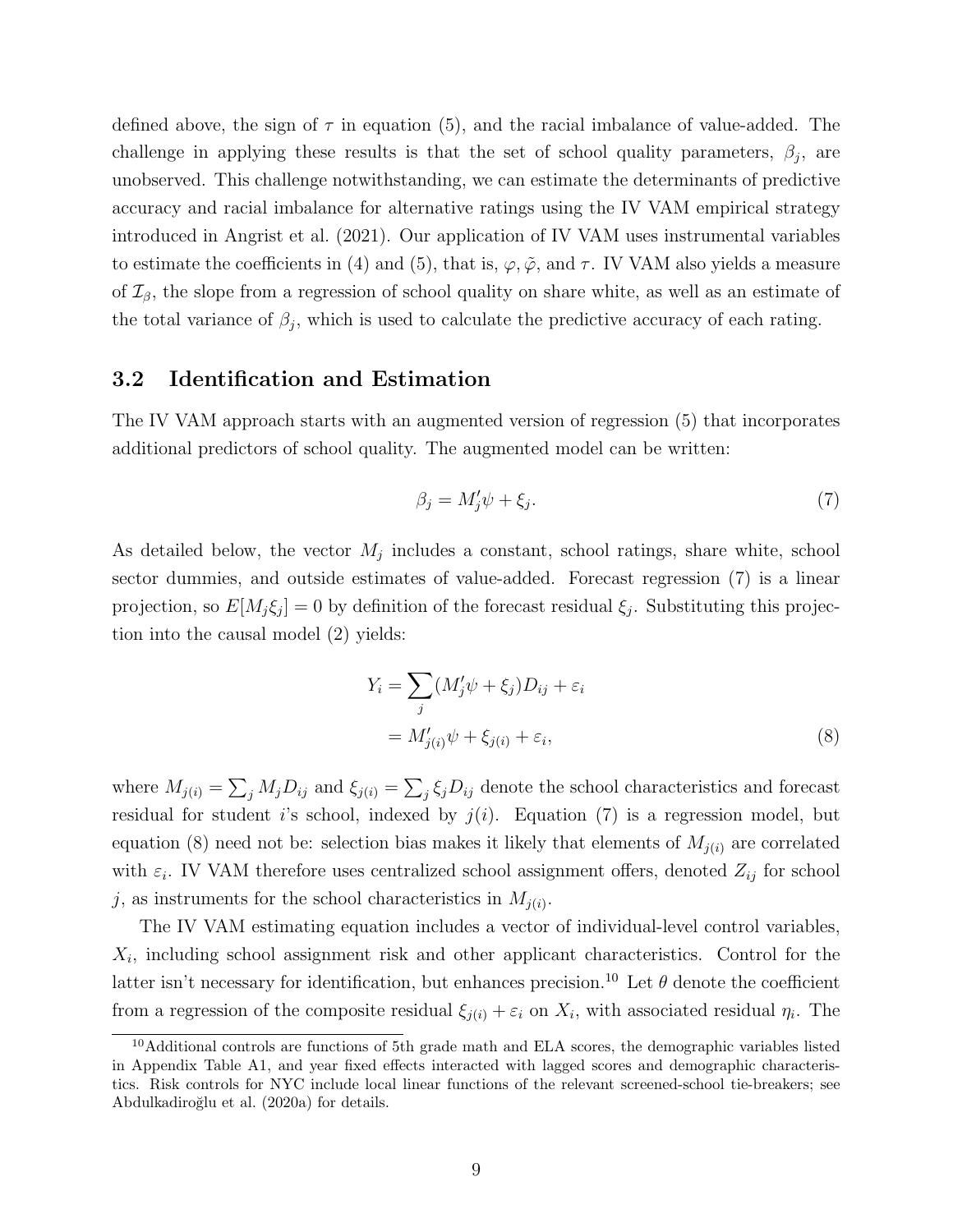IV VAM estimating equation can then be written

<span id="page-11-0"></span>
$$
Y_i = M'_{j(i)}\psi + X'_i\theta + \eta_i,\tag{9}
$$

where  $E[X_i \eta_i] = 0$  by definition of  $\theta$ .

The addition of risk controls to the covariate vector in a linear model is sufficient to ensure offer instruments  $Z_{ij}$  are uncorrelated with unobserved applicant background and ability,  $\varepsilon_i$ . Importantly, however, residual  $\eta_i$  in [\(9\)](#page-11-0) depends on a school component,  $\xi_{i(i)}$ , as well as applicant heterogeneity,  $\varepsilon_i$ . The former reflects determinants of value-added not explained by the included endogenous variables, and can be thought of as arising from violations of the IV exclusion restriction that underpins identification in this context. [Angrist et al. \(2021\)](#page-15-8) formulates sufficient conditions for IV VAM estimates to be consistent in the face of such violations. Intuitively, these conditions require the relationships between individual school offers and residual school quality to average to zero over schools.

IV exclusion restrictions are made more plausible by including strong predictors of school quality in  $M_j$ . Intuitively, adding such mediators reduces and perhaps even eliminates variation in residual school quality,  $\xi_j$ . In our implementation,  $M_j$  includes both the levels and progress ratings, share white, a dummy for charter schools (in Denver), a dummy for screened schools (in NYC), and risk-controlled value-added (RC VAM) school quality estimates. As detailed in [Angrist et al. \(2021\)](#page-15-8), RC VAM uses ordinary least squares (OLS) to estimate value-added in a regression model with controls for demographic characteristics, lagged test scores, and assignment risk. RC VAM appears to predict school quality in Denver and New York well, supporting IV VAM exclusion restrictions.

The parameters in [\(9\)](#page-11-0) are estimated by two-stage least squares (2SLS), separately for each city. This yields estimates of  $\psi$  in equation [\(7\)](#page-10-0), defined as the regression of  $\beta_j$  on the full vector of school characteristics,  $M_j$ . Coefficients in shorter projections of  $\beta_j$  on subsets of the mediators can then be generated by application of the omitted variables bias formula. For example, the coefficients in [\(5\)](#page-8-3) are obtained from a partition such that  $M_j = (M'_{1j}, M'_{2j})'$ , with  $M_{1j} = (1, R_j, W_j)'$  and  $M_{2j}$  collecting the other elements of  $M_j$  and  $\psi = (\psi_1', \psi_2')'$ partitioned conformably. We then have:

$$
(\tilde{\mu}, \tilde{\varphi}, \tau)' = \psi_1 + E[M_{1j}M'_{1j}]^{-1}E[M_{1j}M'_{2j}]\psi_2.
$$
\n(10)

This two-step approach uses 2SLS estimates of [\(9\)](#page-11-0) as the common foundation for forecast regressions of any shorter length. As a by-product, 2SLS estimation of [\(9\)](#page-11-0) also generates an estimate of the variance of  $\beta_j$ , needed to compute predictive accuracy. (In practice, the variance of  $\beta_j$  is well-approximated by the variance of the estimated  $M'_j\psi$ .)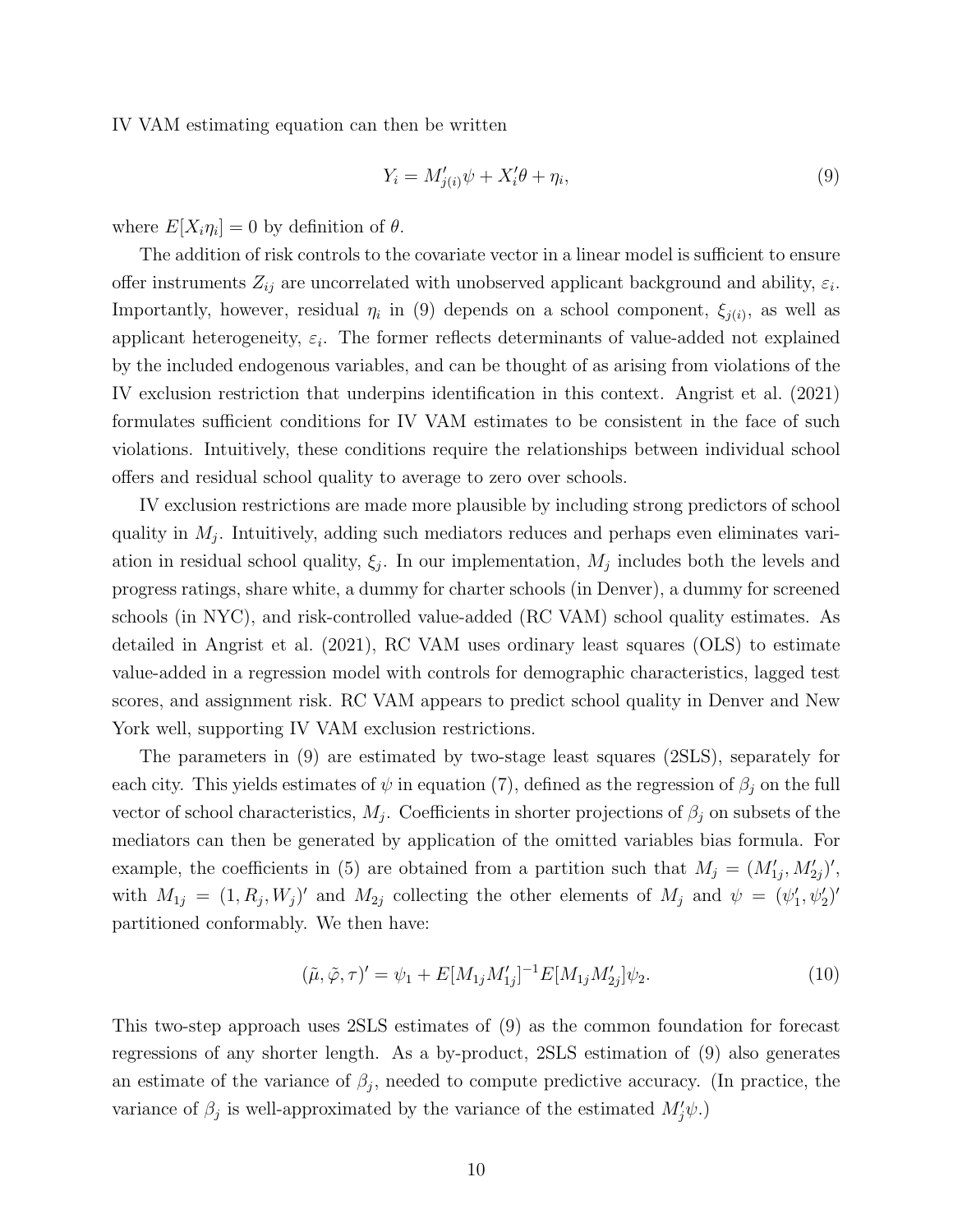### <span id="page-12-0"></span>4 Results

School quality is unrelated to share white in the sample of New York City middle schools. This can be seen in the first column of Panel A in Table [1,](#page-19-0) which reports estimates of the projection of  $\beta_j$  on share white and a screened school indicator for schools in NYC. The full set of IV VAM estimates underlying these results appears in Appendix Table [A6.](#page-29-0)<sup>[11](#page-12-1)</sup> Both of these coefficient estimates are small and neither is significantly different from zero. The estimates reported in column 3, by contrast, show that share white and screened school status are highly predictive of school ratings based on test score levels—a pattern consistent with Figure [1.](#page-17-0) Together, the results in columns 1 and 3 imply that the strong relationship between school ratings and share white in NYC reflects selection bias.[12](#page-12-2)

Levels ratings are weakly related to school quality in NYC. Specifically, the estimated forecast coefficient in column 2 of Table [1](#page-19-0) shows that a one standard deviation improvement in test score levels is associated with only a 0.21 standard deviation increase in causal value-added.<sup>[13](#page-12-3)</sup> Column 4 reports estimates of  $\tilde{\varphi}$  and  $\tau$  in forecast equation [\(5\)](#page-8-3), computed by adding share white and screened-school status to ratings as predictors of school quality. Estimated coefficients on the screened-school dummy and share white are both negative and significantly different from zero. This conforms to the pattern discussed in the previous section: schools that enroll more white students, as well as highly sought-after screened schools, are of lower quality than other similarly-rated schools.

As can be seen in column 5 of Table [1,](#page-19-0) progress ratings predict NYC school quality with a forecast coefficient of about 0.77, a marked improvement relative to the levels rating. But progress ratings are compromised by selection bias too. Column 6 in Panel A reports an estimated 0.22 coefficient for share white in a regression of progress on share white and a screened-school dummy. As can be seen in column 7, when quality is predicted by progress and share white, the progress coefficient remains high, but share white is again negatively related to quality. Like the estimates in column 4, this pattern reflects the fact that quality and share white are unrelated, so that disproportionately white and screened schools are, on

<span id="page-12-1"></span><sup>&</sup>lt;sup>11</sup>The first-stage  $F$ -statistics for these estimates are close to the rule-of-thumb threshold of 10 commonly used to diagnose weak instruments. But the 2SLS estimates in the table are close to estimates from a just-identified IV estimator, displayed nearby, which yields considerably higher first-stage F statistics. The just-identified estimator replaces individual school offer dummies in the instrument list with values of the mediator at the offered school as instruments, one for each mediator.

<span id="page-12-2"></span><sup>&</sup>lt;sup>12</sup>Appendix Tables [A4](#page-27-0) and [A5](#page-28-0) report results from models that replace share white with share white or Asian and with the share of students eligible for a free or reduced price lunch. These variations yield results similar to those in Table [1.](#page-19-0)

<span id="page-12-3"></span><sup>&</sup>lt;sup>13</sup>As detailed in Appendix [A.1,](#page-21-0) each rating is scaled to have the same standard deviation as estimated for value-added, so that the forecast coefficient can be interpreted as the standard deviation gain in causal value-added associated with a one standard deviation increase in the rating.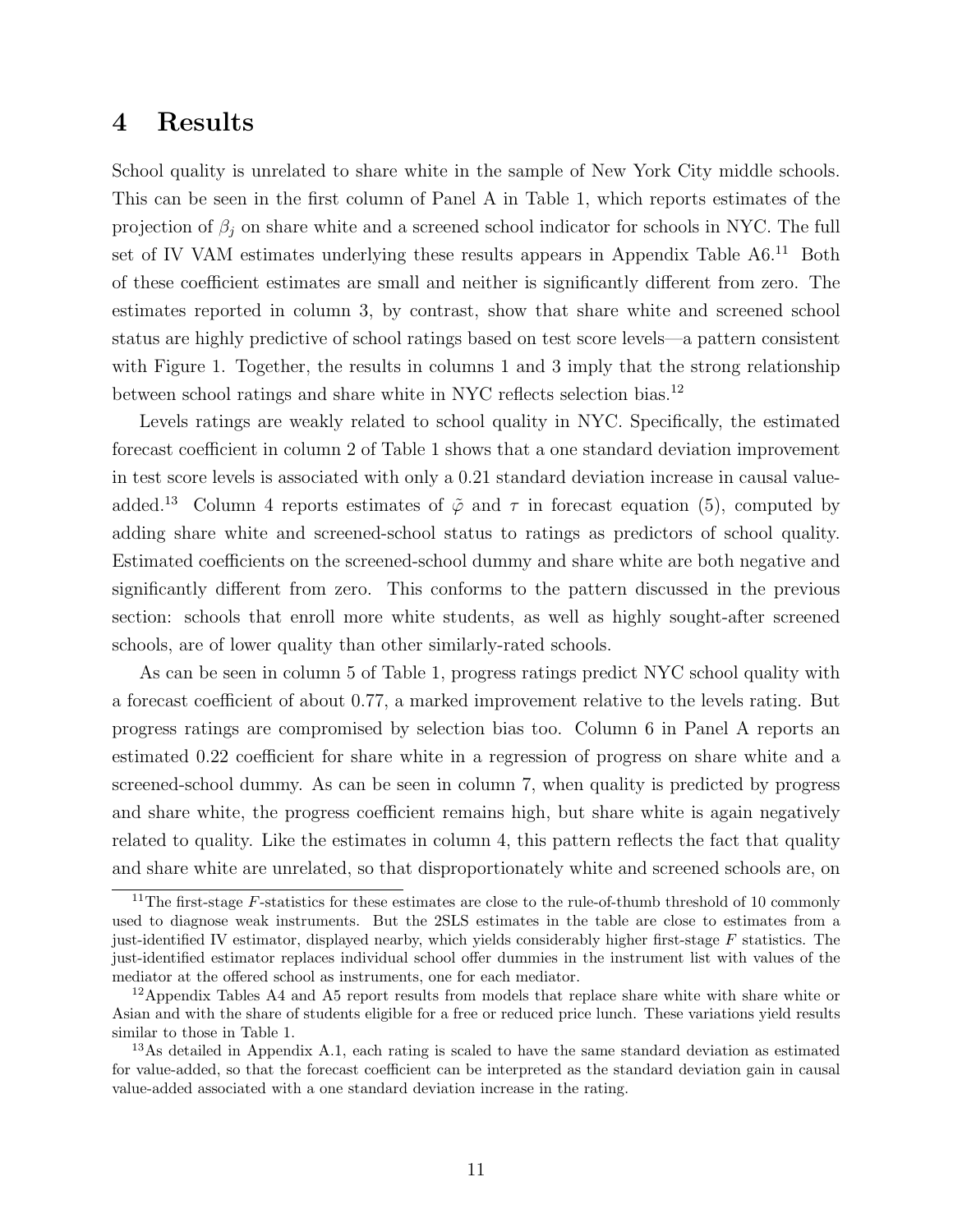average, over-rated.

Analogous results for Denver, reported in Panel B of Table [1,](#page-19-0) are qualitatively similar to those for New York, though these smaller-district estimates are less precise. Column 1 shows a modest positive but insignificant relationship between school quality and share white, while Denver's many charter schools generate a precisely estimated achievement gain of about 0.12 standard deviations. As in NYC, race predicts levels more than progress (compare columns 3 and 6 in Panel B), but both predictive relationships for ratings are strong. Also as in NYC, multivariate school quality projections for Denver yield negative (though relatively imprecise) estimated coefficients on share white when ratings are included as an explanatory variable; these results are reported in columns 4 and 7 of Panel B.

Figure [2](#page-18-0) highlights implications of the results in Table [1](#page-19-0) by plotting alternative ratings against share white in both NYC and Denver schools. The figure shows the estimated conditional expectation function (CEF) for three ratings, computing in 10-point bins, along with a regression fit to the underlying school-level data. As seen previously in Figure [1,](#page-17-0) the relationship between the progress rating and share white for NYC schools is clearly upward-sloping (the y-axis range in Figure [2](#page-18-0) is half that in the first figure). Race-balanced progress, computed as the residual from a regression of progress on share white, generates a flat regression fit by construction. The best linear predictor of NYC school quality given the progress rating, share white, and screened school status (the fitted value from the model generating column 7 of Table [1\)](#page-19-0) yields a CEF close to that for race-balanced ratings.

IV VAM estimates suggest ratings for Denver are less compromised by selection bias than the corresponding estimates for New York, with larger forecast coefficients for both levels and progress. Share white is also more strongly predictive of progress ratings in Denver than in NYC (compare the estimates for the two cities in column 6 of Table [1\)](#page-19-0). Consistent with these estimates, the CEF for the best linear predictor of Denver school quality plotted in Panel B of Figure [2](#page-18-0) is weakly dependent on share white. Even so, the best linear predictor for Denver school quality rises much less steeply in share white than does the CEF of the raw Denver progress rating.

Table [2](#page-20-0) summarizes this investigation with estimates of predictive accuracy  $(\rho_R)$  and racial imbalance  $(\mathcal{I}_R)$  for alternative ratings. In both NYC and Denver, progress ratings are far more accurate than levels ratings. Progress ratings are also much more weakly correlated with share white than levels ratings. This improvement notwithstanding, progress remains substantially correlated with race. Race-balanced ratings boost predictive accuracy of NYC school quality, while leaving predictive accuracy for Denver schools virtually unchanged. The best linear predictor of school quality given progress ratings and share white has predictive accuracy only slightly better than that of race-balanced progress. This is explained by the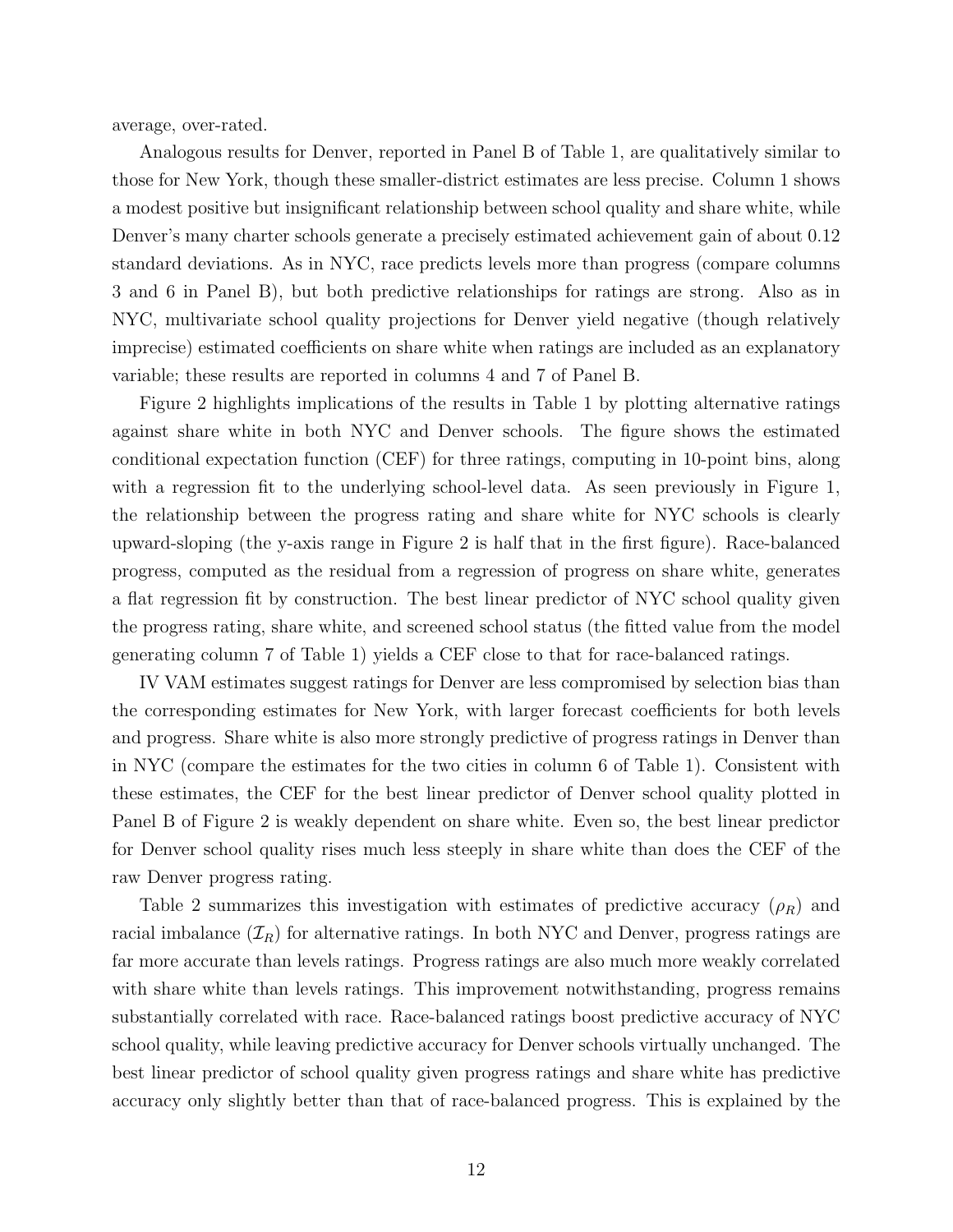fact that the best linear predictor of school quality depends little on race, if at all.

## <span id="page-14-0"></span>5 Conclusions

The oft-noted correlation between school ratings and racial composition raises the concern that such ratings promote segregation and penalize schools that serve minority students. At the same time, demographic differences in ratings may also signal important disparities in school quality. Our analysis uses the random assignment embedded in centralized assignment mechanisms to disentangle the relationship between school ratings, school quality, and race. We show that for middle schools in Denver and New York City, the fact that schools with more white students are highly rated reflects selection bias rather than educational quality. As a result, ratings purged of their correlation with share white predict school quality as well or better than standard measures based on achievement levels and progress.<sup>[14](#page-14-1)</sup>

Denver and NYC share important features with other large urban districts, suggesting the patterns uncovered here may not be unique to these cities. We hope to explore the trade-off between predictive accuracy and racial imbalance elsewhere in the near future. Our analysis leaves open the question of how racially-balanced school ratings might affect household decision-making. Households appear to respond to information about school performance [\(Hastings and Weinstein, 2008;](#page-16-11) [Bergman and Hill, 2018;](#page-15-0) [Bergman et al., 2020;](#page-15-12) [Houston and Henig, 2021;](#page-16-12) [Campos and Kearns, 2021\)](#page-15-13). Credible racially-balanced quality information may therefore increase the demand for schools with lower white enrollment. At the same time, school choice may respond more to peer characteristics than to value-added [\(Rothstein, 2006;](#page-16-13) Abdulkadiroğlu et al., 2020b). A gauge of the relative importance of objective quality measures and peer characteristics in the school choice nexus remains a high priority for future work.

<span id="page-14-1"></span><sup>14</sup>Other efforts in this direction, inspired by similar concerns with possibly misleading racial imbalance, include the GreatSchools equity rating ([https://www.greatschools.org/gk/ratings-methodology/](https://www.greatschools.org/gk/ratings-methodology/#methodology-equity-rating) [#methodology-equity-rating](https://www.greatschools.org/gk/ratings-methodology/#methodology-equity-rating)).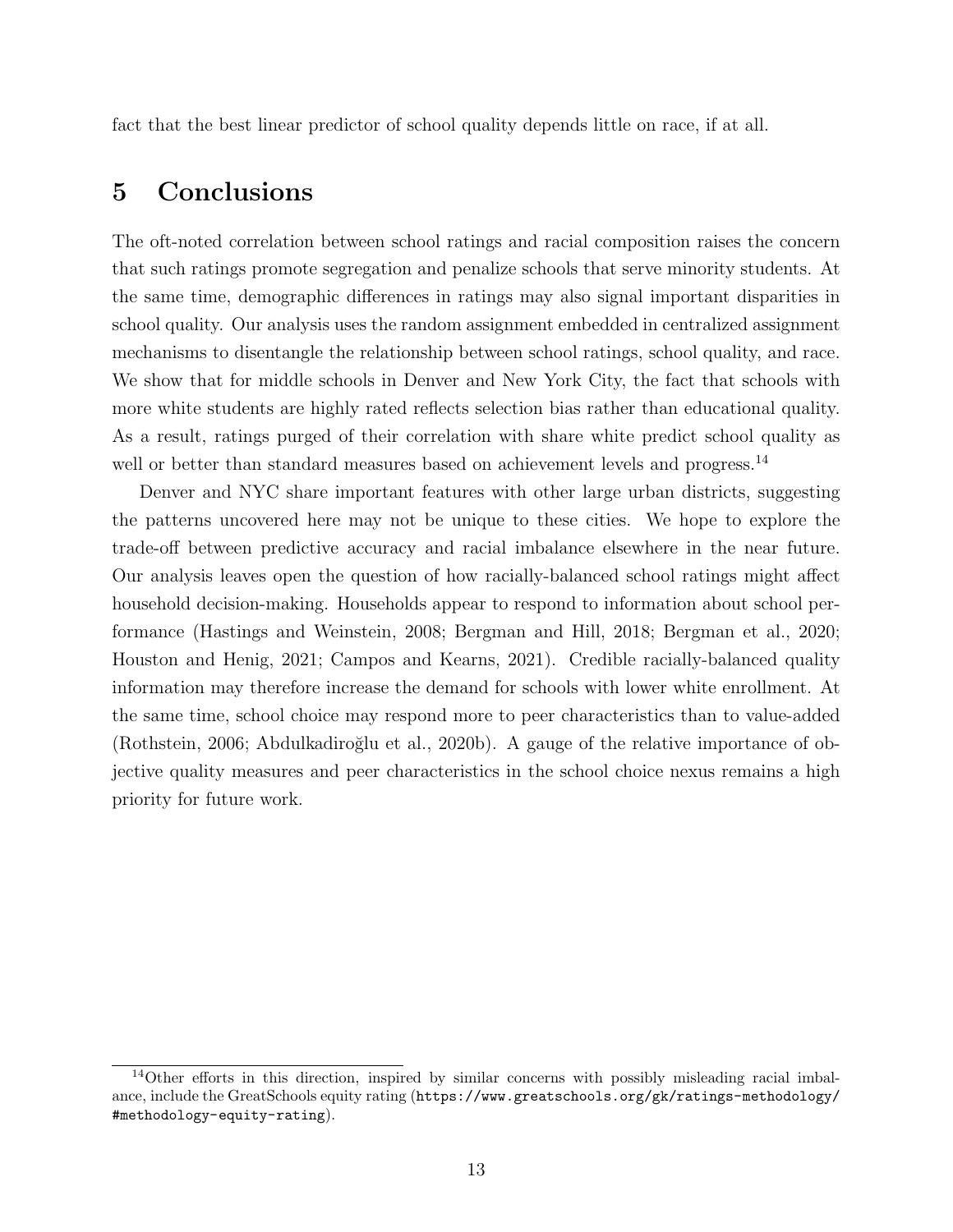## References

- <span id="page-15-1"></span>Abdulkadiroğlu, A., J. D. Angrist, P. D. Hull, and P. A. Pathak (2016): "Charters Without Lotteries: Testing Takeovers in New Orleans and Boston," American Economic Review, 106(7), 1878–1920.
- <span id="page-15-6"></span>ABDULKADIROĞLU, A., J. D. ANGRIST, Y. NARITA, AND P. A. PATHAK (2017): "Research Design Meets Market Design: Using Centralized Assignment for Impact Evaluation," Econometrica, 85, 1373–1432.
	- ——— (2020a): "Breaking Ties: Regression Discontinuity Design Meets Market Design," Cowles Foundation Working Paper 2170R. Forthcoming, Econometrica.
- <span id="page-15-7"></span><span id="page-15-5"></span>ABDULKADIROĞLU, A., P. A. PATHAK, J. SCHELLENBERG, AND C. R. WALTERS (2020b): "Do Parents Value School Effectiveness?" American Economic Review, 110, 1502–39.
- <span id="page-15-11"></span><span id="page-15-4"></span>ANGRIST, J. D., P. D. HULL, P. A. PATHAK, AND C. R. WALTERS (2016): "Interpreting Tests of School VAM Validity," American Economic Review: Papers & Proceedings, 106, 388–392.
	- ——— (2017): "Leveraging Lotteries for School Value-Added: Testing and Estimation," Quarterly Journal of Economics, 132, 871–919.

<span id="page-15-8"></span>– (2021): "Credible School Value-Added with Undersubscribed School Lotteries," MIT Blueprint Labs Working Paper. Forthcoming, Review of Economics and Statistics.

- <span id="page-15-2"></span>Barnum, M. and G. L. LeMee (2019): "Looking For a Home? You've Seen GreatSchools Ratings. Here's How They Nudge Families Toward Schools With Fewer Black and Hispanic Students," Chalkbeat.
- <span id="page-15-12"></span>Bergman, P., E. Chan, and A. Kapor (2020): "Housing Search Frictions: Evidence from Detailed Search Data and a Field Experiment," Working Paper.
- <span id="page-15-0"></span>BERGMAN, P. AND M. J. HILL (2018): "The Effects of Making Performance Information Public: Regression Discontinuity Evidence from Los Angeles Teachers," *Economics of* Education Review, 66, 104–113.
- <span id="page-15-10"></span>BORUSYAK, K. AND P. HULL (2020): "Non-Random Exposure to Exogenous Shocks: Theory and Applications," NBER Working Paper No. 27845, September.
- <span id="page-15-9"></span>Calonico, S., M. D. Cattaneo, M. H. Farrell, and R. Titiunik (2019): "Regression Discontinuity Designs Using Covariates," Review of Economics and Statistics, 101, 442– 451.
- <span id="page-15-13"></span>Campos, C. and C. Kearns (2021): "The Impacts of Neighborhood School Choice: Evidence from Los Angeles' Zones of Choice," Working Paper.
- <span id="page-15-3"></span>Card, D. and A. B. Krueger (1992a): "Does School Quality Matter? Returns to Education and the Characteristics of Public Schools in the United States," Journal of Political Economy, 100, 1–40.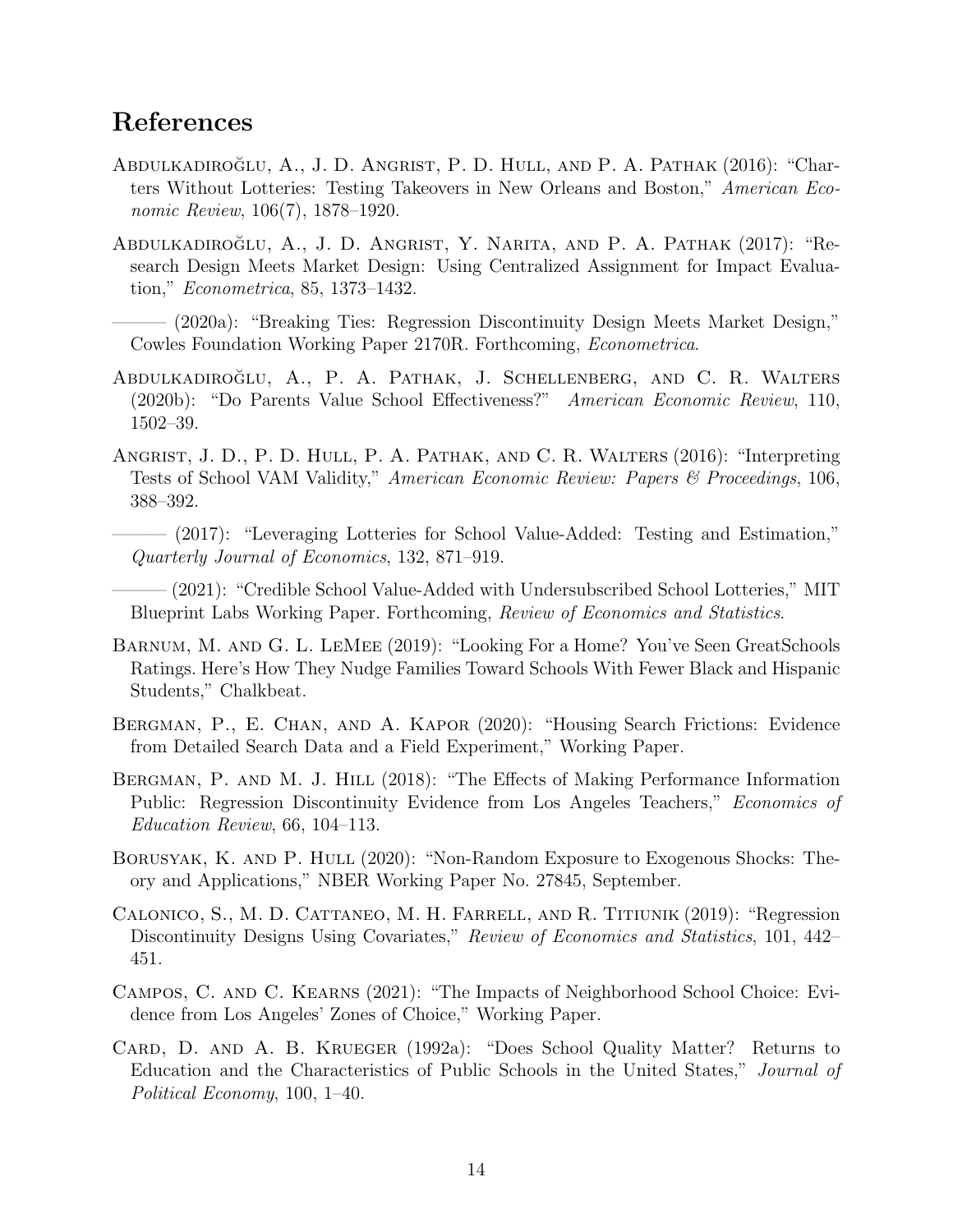<span id="page-16-6"></span>– (1992b): "School Quality and Black-White Relative Earnings: A Direct Assessment," Quarterly Journal of Economics, 107, 151–200.

- <span id="page-16-14"></span>Castellano, K. E. and A. D. Ho (2013): "A Practitioner's Guide to Growth Models," Council of Chief State School Officers.
- <span id="page-16-2"></span>Cohodes, S. R., E. M. Setren, and C. R. Walters (2021): "Can Successful Schools Replicate? Scaling Up Boston's Charter School Sector," American Economic Journal: Economic Policy, 13, 138–67.
- <span id="page-16-16"></span>Colorado Department of Education (2019): "Colorado Growth Model," Fact Sheet.
- <span id="page-16-9"></span>HART, C. M. AND D. N. FIGLIO (2015): "School Accountability and School Choice: Effects on Student Selection Across Schools," National Tax Journal, 68, 875–899.
- <span id="page-16-0"></span>HASAN, S. AND A. KUMAR (2019): "Digitization and Divergence: Online School Ratings and Segregation in America," SSRN Working Paper.
- <span id="page-16-11"></span>Hastings, J. S. and J. M. Weinstein (2008): "Information, School Choice, and Academic Achievement: Evidence from Two Experiments," Quarterly Journal of Economics, 123, 1373–1414.
- <span id="page-16-12"></span>Houston, D. M. and J. R. Henig (2021): "The 'Good' Schools: Academic Performance Data, School Choice, and Segregation," Annenberg EdWorkingPaper No. 21-491.
- <span id="page-16-8"></span>Jonas, M. (2021): "Are Exam Schools Really an Academic Promised Land?" Commonwealth Magazine.
- <span id="page-16-7"></span>MONARREZ, T. E. (2021): "School Attendance Boundaries and the Segregation of Schools in the US," Working paper.
- <span id="page-16-3"></span>National Fair Housing Alliance (2006): "Unequal Opportunity – Perpetuating Housing Segregation in America," Fair Housing Trends Report.
- <span id="page-16-15"></span>NEW YORK STATE EDUCATION DEPARTMENT (2020): "Growth Model for Institutional Accountability 2018/19," Technical Report.
- <span id="page-16-1"></span>ROCKOFF, J. AND L. J. TURNER (2010): "Short-Run Impacts of Accountability on School Quality," American Economic Journal: Economic Policy, 2, 119–47.
- <span id="page-16-10"></span>Rosenbaum, P. R. and D. B. Rubin (1983): "The Central Role of the Propensity Score in Observational Studies for Causal Effects," Biometrika, 70, 41–55.
- <span id="page-16-13"></span>ROTHSTEIN, J. M. (2006): "Good Principals or Good Peers? Parental Valuation of School Characteristics, Tiebout Equilibrium, and the Incentive Effects of Competition among Jurisdictions," American Economic Review, 96, 1333–1350.
- <span id="page-16-5"></span>WELCH, F. (1973): "Black-White Differences in Returns to Schooling," American Economic Review, 63, 893–907.
- <span id="page-16-4"></span>Yoshinaga, K. (2016): "Race, School Ratings And Real Estate: A 'Legal Gray Area'," National Public Radio.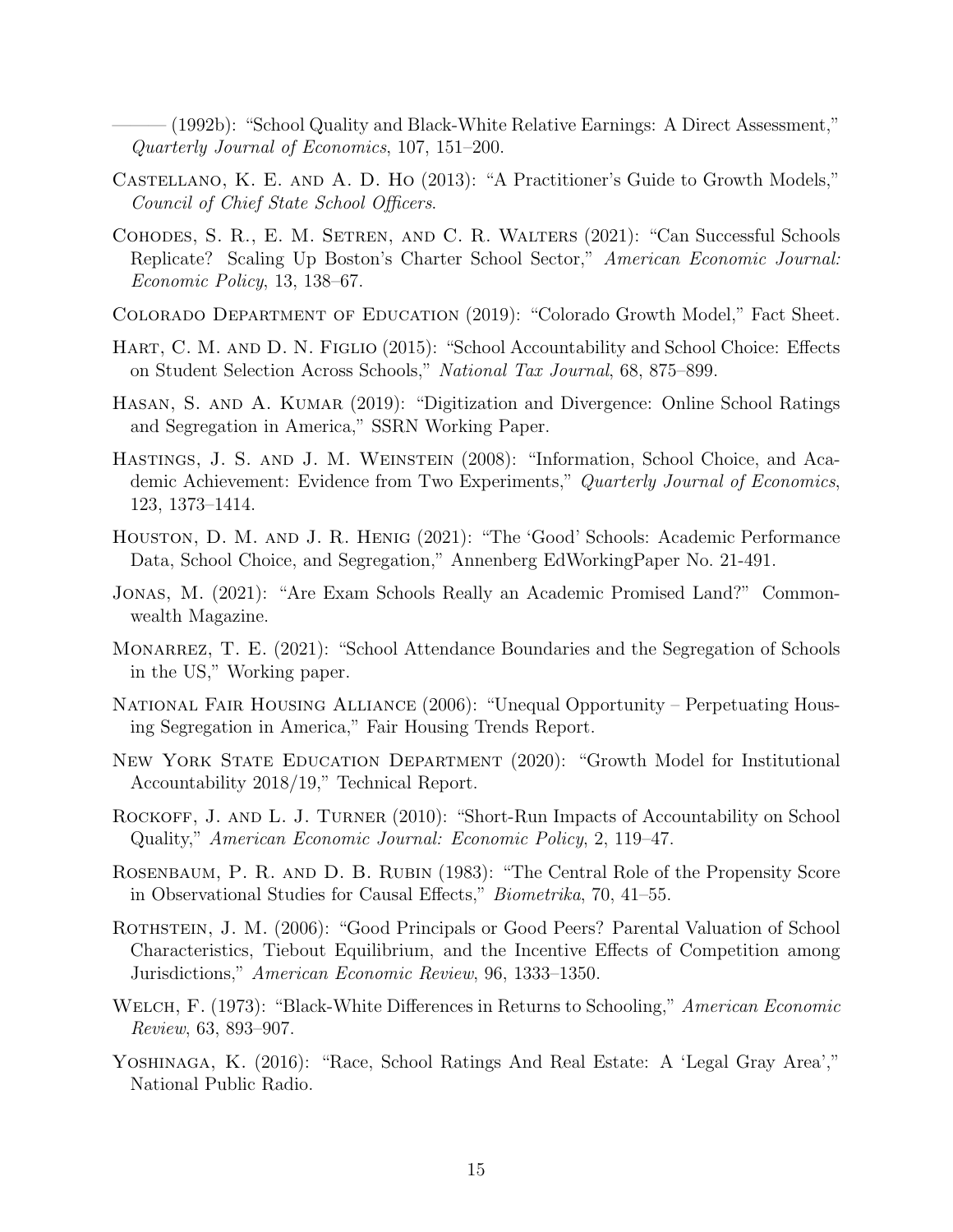Figure 1. Levels, Progress, and Race

<span id="page-17-0"></span>

A. NYC

Notes: These binned scatterplots depict average levels and progress ratings conditional on the share of students at a school that are white. Bins are defined by 0.1 increments in share white with the last bin grouping schools with share white  $\geq 0.6$ . The levels rating is the mean share of students deemed proficient in math and ELA, based on sixth-grade state assessment scores. The progress rating is computed using the student growth percentile models described in Appendix [A.1.](#page-21-0) Ratings are mean-zero and scaled to have standard deviation equal to the standard deviation of school quality across schools in the district, which equals roughly 0.2 in both cities.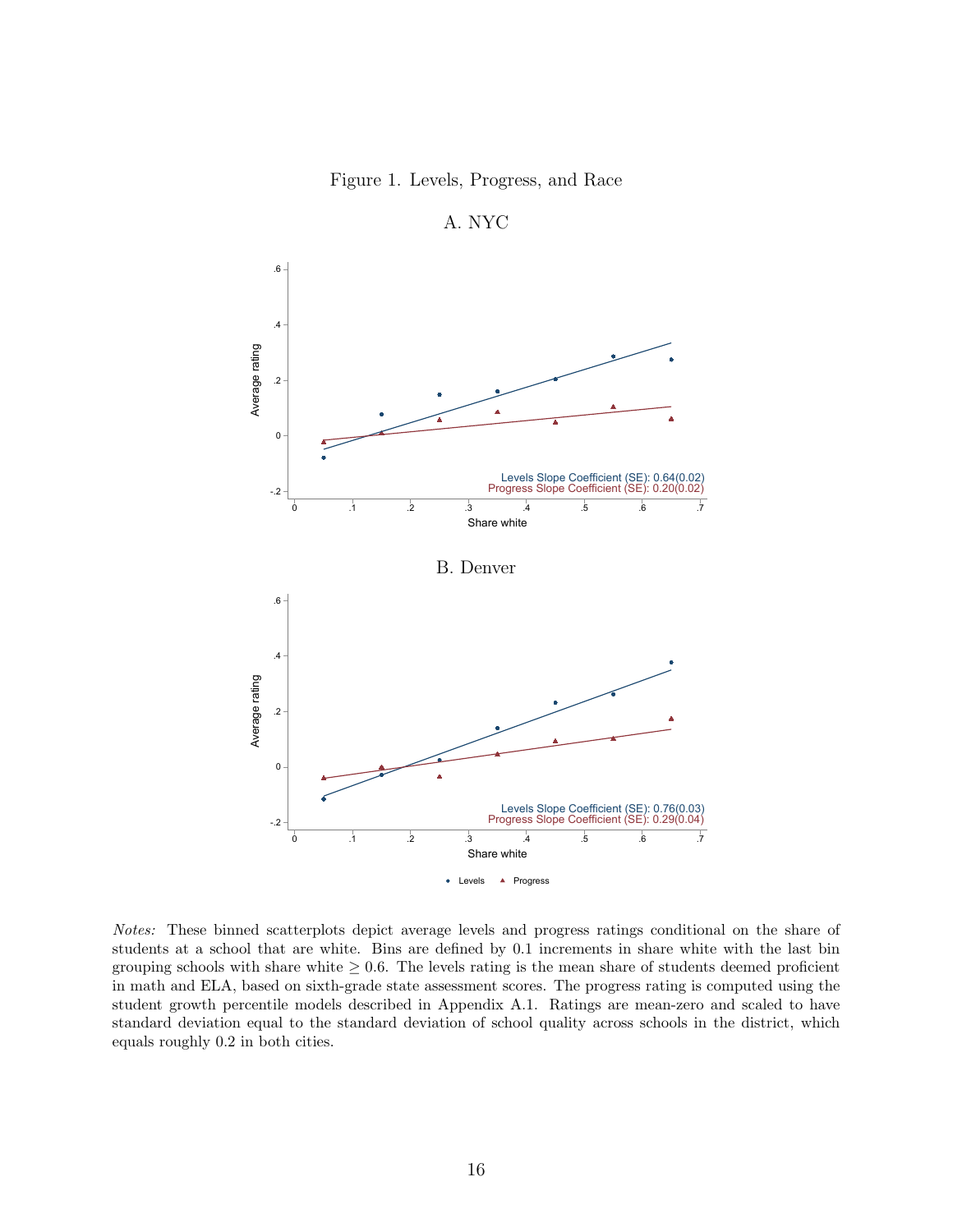

<span id="page-18-0"></span>

A. NYC

Notes: These binned scatterplots depict the relationship between three sorts of progress ratings and the share of students at a school that are white. Bins are defined by 0.1 increments in share white with the last bin grouping schools with share white  $\geq 0.6$ . Ratings are mean-zero.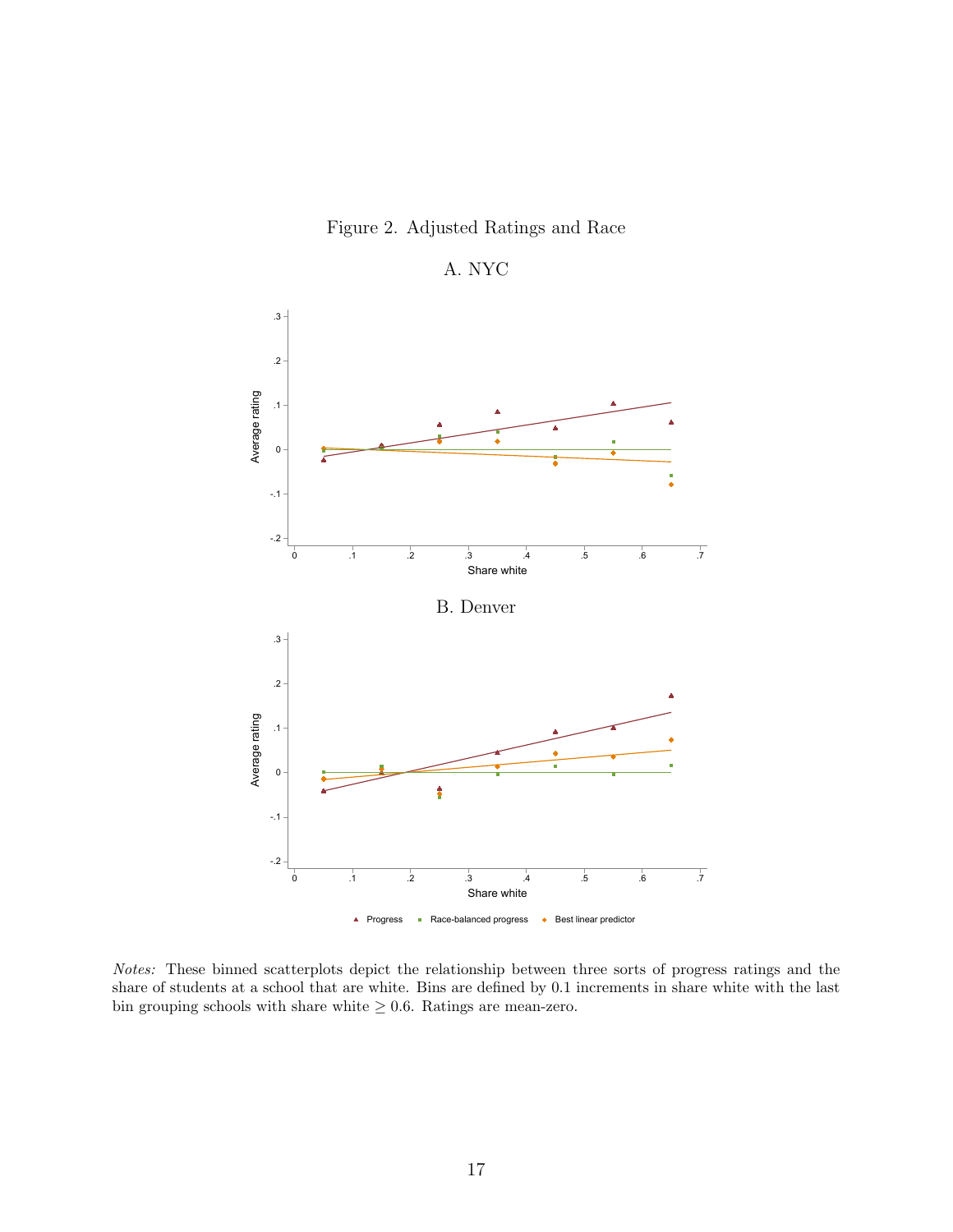|                       |                                    | Test score levels                  |                                   | Test score progress                |                                      |                                     |                                    |
|-----------------------|------------------------------------|------------------------------------|-----------------------------------|------------------------------------|--------------------------------------|-------------------------------------|------------------------------------|
|                       | VA<br>projection<br>(derived)      | VA<br>projection<br>(derived)      | Rating<br>projection<br>(OLS)     | VA<br>projection<br>(derived)      | <b>VA</b><br>projection<br>(derived) | Rating<br>projection<br>(OLS)       | VA<br>projection<br>(derived)      |
| Dependent variable:   | School<br>quality $(\beta)$<br>(1) | School<br>quality $(\beta)$<br>(2) | Test score<br>levels $(R)$<br>(3) | School<br>quality $(\beta)$<br>(4) | School<br>quality $(\beta)$<br>(5)   | Test score<br>progress $(R)$<br>(6) | School<br>quality $(\beta)$<br>(7) |
|                       |                                    |                                    | Panel A. NYC                      |                                    |                                      |                                     |                                    |
| Predictors            |                                    |                                    |                                   |                                    |                                      |                                     |                                    |
| Test score levels     |                                    | 0.208<br>(0.057)                   |                                   | 0.417<br>(0.064)                   |                                      |                                     |                                    |
| Test score progress   |                                    |                                    |                                   |                                    | 0.773<br>(0.041)                     |                                     | 0.809<br>(0.041)                   |
| Screened school dummy | $-0.052$<br>(0.037)                |                                    | 0.100<br>(0.014)                  | $-0.094$<br>(0.037)                |                                      | $-0.034$<br>(0.016)                 | $-0.024$<br>(0.034)                |
| Share white           | $-0.034$<br>(0.065)                |                                    | 0.683<br>(0.024)                  | $-0.318$<br>(0.073)                |                                      | 0.221<br>(0.025)                    | $-0.213$<br>(0.061)                |
| N (school-year)       |                                    |                                    |                                   | 1501                               |                                      |                                     |                                    |
| Predictors            |                                    |                                    | Panel B. Denver                   |                                    |                                      |                                     |                                    |
|                       |                                    |                                    |                                   |                                    |                                      |                                     |                                    |
| Test score levels     |                                    | 0.506<br>(0.138)                   |                                   | 1.29<br>(0.239)                    |                                      |                                     |                                    |
| Test score progress   |                                    |                                    |                                   |                                    | 0.908<br>(0.096)                     |                                     | 0.977<br>(0.113)                   |
| Charter school dummy  | 0.120<br>(0.037)                   |                                    | 0.083<br>(0.010)                  | 0.014<br>(0.046)                   |                                      | 0.121<br>(0.018)                    | 0.002<br>(0.041)                   |
| Share white           | 0.179<br>(0.137)                   |                                    | 0.792<br>(0.028)                  | $-0.841$<br>(0.232)                |                                      | 0.364<br>(0.045)                    | $-0.177$<br>(0.136)                |
| $N$ (school-year)     |                                    |                                    |                                   | 373                                |                                      |                                     |                                    |

<span id="page-19-0"></span>Table 1. Projections of School Quality and School Ratings on School Characteristics

Notes: Estimates in columns 1-2, 4-5, and 7 are from projections of school quality on the predictors listed at left. These estimates are derived from the long IV VAM coefficient estimates reported in [A6,](#page-29-0) computed via the omitted-variables bias formula as described in the text. Estimates in columns 3 and 6 are from models that predict ratings. These come from OLS regressions of school ratings on share white and a school sector dummy. Robust standard errors are reported in parentheses.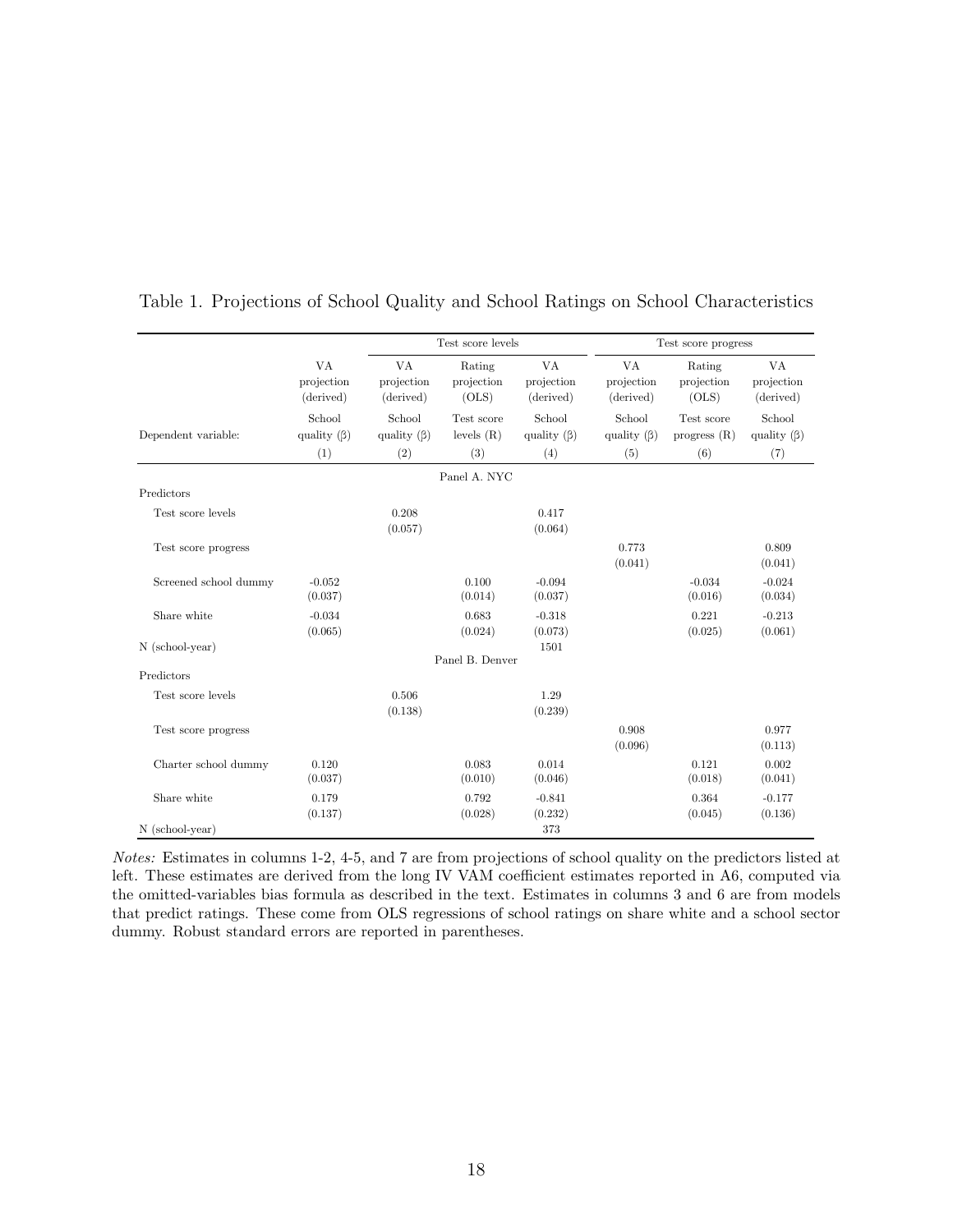<span id="page-20-0"></span>

|                           |                                  | NYC                                 | Denver                           |                                     |  |
|---------------------------|----------------------------------|-------------------------------------|----------------------------------|-------------------------------------|--|
|                           | Predictive<br>$\arccuracy(\rho)$ | Racial<br>imbalance $(\mathcal{I})$ | Predictive<br>$\arccuracy(\rho)$ | Racial<br>imbalance $(\mathcal{I})$ |  |
|                           | (1)                              | $\left( 2\right)$                   | $\left( 3\right)$                | $\left( 4\right)$                   |  |
| 1. Test score levels      | 0.043                            | 0.697<br>(0.025)                    | 0.256                            | 0.763<br>(0.028)                    |  |
| 2. Test score progress    | 0.597                            | 0.216<br>(0.026)                    | 0.825                            | 0.323<br>(0.045)                    |  |
| 3. Race-balanced progress | 0.632                            | 0.000                               | 0.835                            | 0.000                               |  |
| 4. Best linear predictor  | 0.635                            | $-0.041$<br>(0.065)                 | 0.859                            | 0.138<br>(0.136)                    |  |

Table 2. Predictive Accuracy and Racial Imbalance

*Notes:* This table reports predictive accuracy  $(\rho_R)$  and racial imbalance  $(\mathcal{I}_R)$  for alternative school ratings. Predictive accuracy is derived IV VAM regressions of causal school quality on ratings. In rows 1-2 and 4, racial imbalance is the bivariate OLS coefficient from a regression of ratings on share white. Test score levels and progress are estimated as described in Appendix [A.1.](#page-21-0) Best VA prediction is the fitted value obtained from model [\(6\)](#page-9-4). Race-balanced progress comes from the residuals of a regression of progress on share white. Robust standard errors reported in parentheses.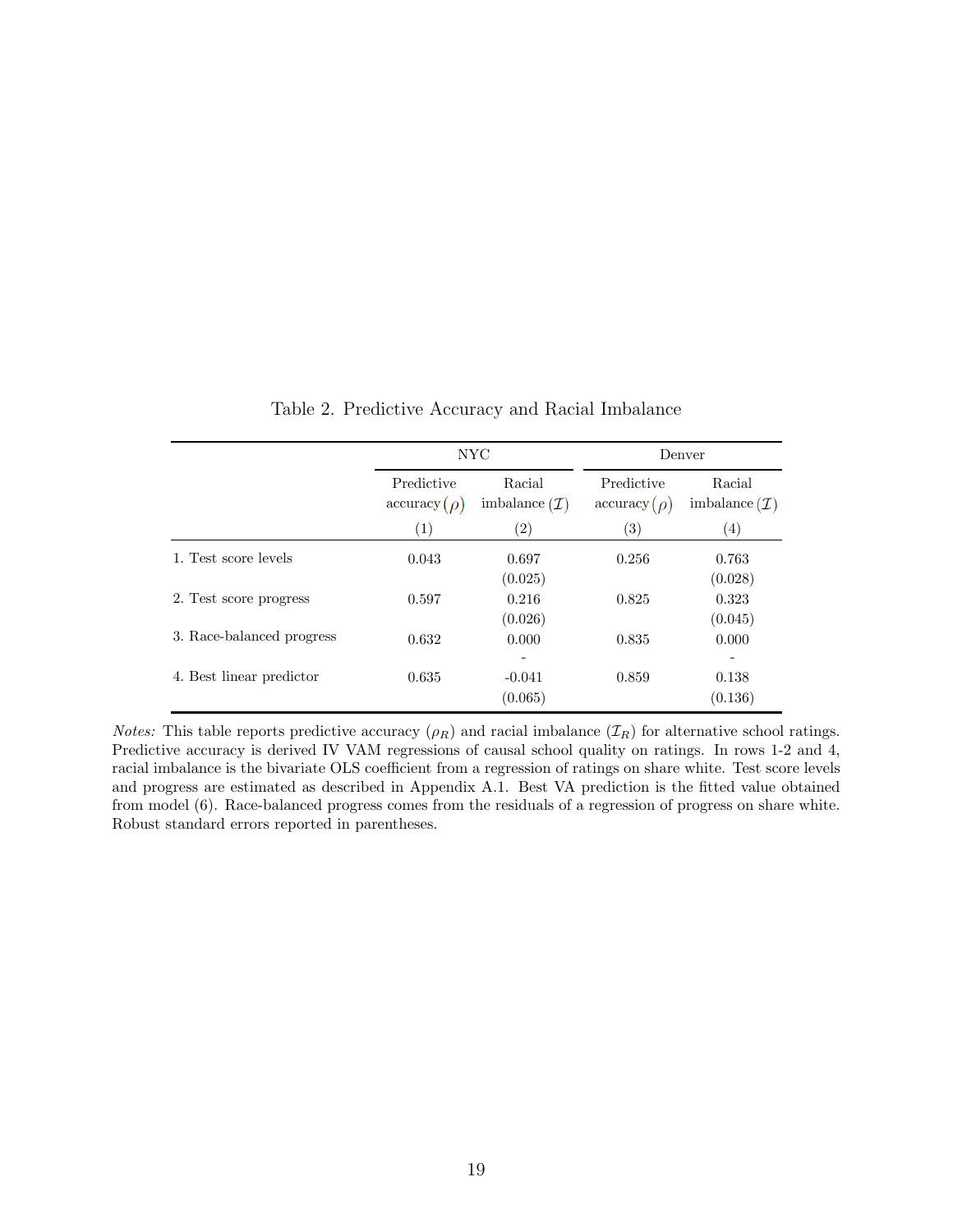## A Appendix

#### <span id="page-21-0"></span>A.1 School Quality Measures

The measures used here are motivated by the "test score" and "progress" ratings published by GreatSchools.org. The test score rating is a levels measure that uses student proficiency rates as inputs. The progress rating uses state-reported estimates of student growth as inputs. Our progress ratings are based on models underlying the "growth" rating reported by Colorado and the student growth percentile estimates reported by New York.[15](#page-21-1)

Our computation differs in a few ways from GreatSchools and state ratings because we are interested in sixth-grade ratings for specific years and outcomes; it's sometimes unclear which grades and years were used to compute published ratings. Also, GreatSchools ratings transform state-reported inputs into a discrete 1-10 rating; we omit this step. Like GreatSchools ratings, our computation is year-specific.<sup>[16](#page-21-2)</sup>

Our levels rating averages the share of students who are proficient in math and the share of students who are proficient in English Language Arts (ELA), as measured by sixth-grade achievement tests. Formally, this is  $R_j = (E[q_i^m \mid D_{ij} = 1] + E[q_i^e \mid D_{ij} = 1])/2$ , where  $q_i^s$  indicates a student who is deemed proficient in subject s (math or ELA). Students are deemed proficient when their scores cross state-determined cutoffs.

Our *progress* rating is derived from estimates of student growth percentile models. Neither of these procedures involve simple difference-based measures of growth, rather they adjust for lagged achievement. Nevertheless, the resulting measures are often called a "student growth percentile," or SGP [\(Castellano and Ho, 2013\)](#page-16-14). The underlying models are described in [New York State Education Department \(2020\)](#page-16-15) for NYC and [Colorado Depart](#page-16-16)[ment of Education \(2019\)](#page-16-16) for Colorado.

For purposes of our analysis, NYC growth percentiles are computed by first estimating the regression:

$$
Y_i^s = \delta^s + X_i'\Gamma^s + \eta_i^s,
$$

for each subject  $s \in \{m, e\}$ . Here  $X_i$  is a control vector including 3rd, 4th, and 5th grade achievement scores. Missing lagged scores are coded to zero, with indicators for missing scores also included in  $X_i$ . From these regressions we compute the percentile rank,  $r_i^s$ , of the residual  $\eta_i^s$  in the city distribution of students. The progress rating is then the mean of the

<span id="page-21-1"></span><sup>&</sup>lt;sup>15</sup>These ratings can be found through Colorado's Performance Snapshot ([https://www.cde.state.co.](https://www.cde.state.co.us/code/accountability-performancesnapshot) [us/code/accountability-performancesnapshot](https://www.cde.state.co.us/code/accountability-performancesnapshot)) and the "ACC EM Growth" table in New York's Report Card Database (<https://data.nysed.gov/downloads.php>).

<span id="page-21-2"></span><sup>&</sup>lt;sup>16</sup>See <https://www.greatschools.org/gk/ratings-methodology/> for more information on the GreatSchools ratings computation.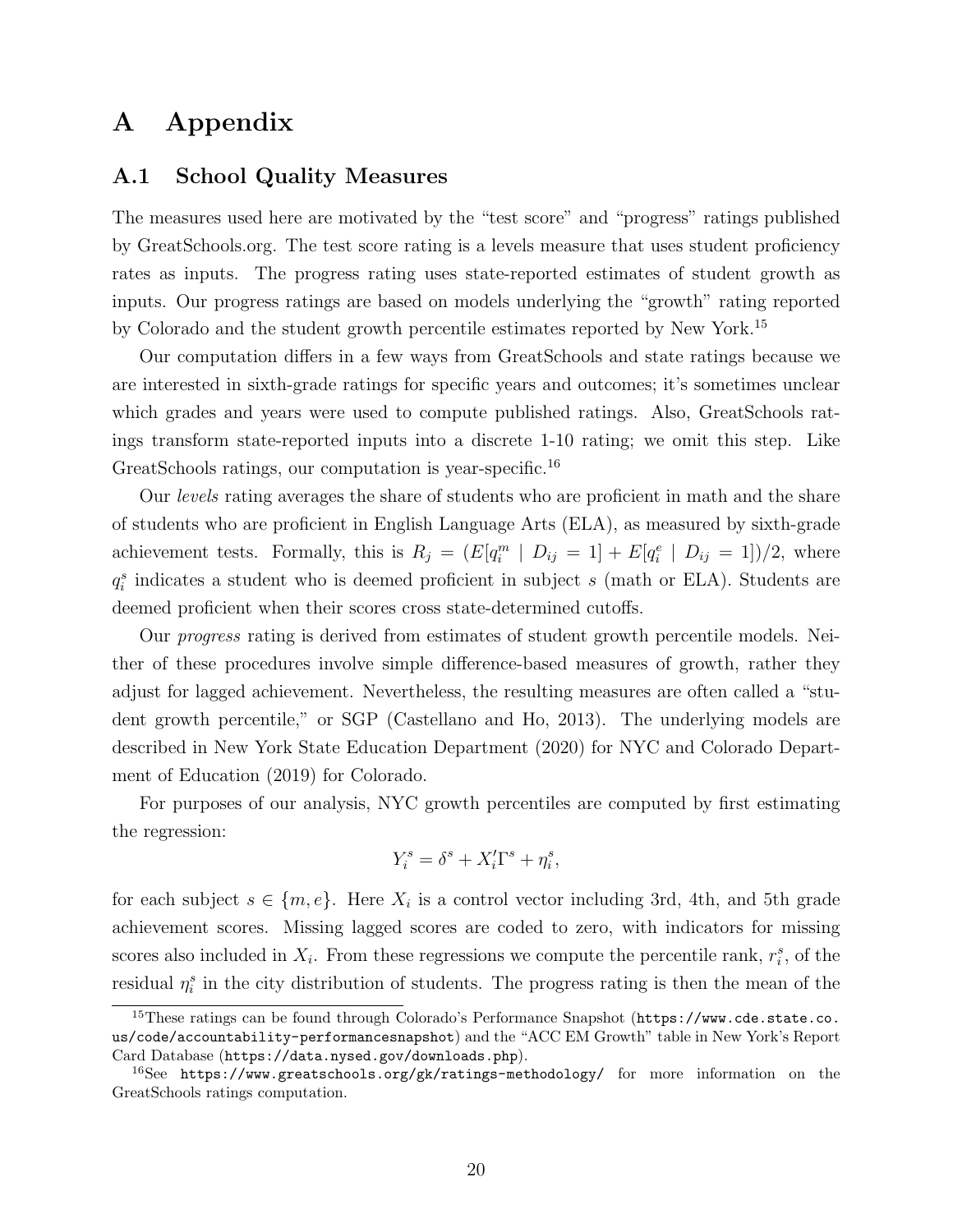school average math and ELA ranks:  $R_j = (E[r_i^m | D_{ij} = 1] + E[r_i^e | D_{ij} = 1])/2$ .

Student growth percentiles for Denver are computed using quantile regression. This procedure begins by using quantile regression to fit conditional quantiles as a function of the control vector,  $X_i$ , listed above. Quantile regression coefficients are computed for every percentile from 1-99. The Denver percentile rank is the quantile value,  $\tau$ , that minimizes  $Y_i^s - X_i^{\prime} \hat{\Gamma}_{\tau}^s$ , where  $\hat{\Gamma}_{\tau}^s$  is the estimated vector of quantile regression coefficients for percentile  $\tau$ . As in NYC, subject-specific results are averaged to produce a single progress rating for each school and year.

#### Standardization of Outcomes and Ratings

The primary outcome for our analysis is constructed by first summing each student's scaled math and ELA sixth-grade test scores, then standardizing this sum to have mean zero and standard deviation one, separately by city and year. Year-specific school value-added,  $\beta_j$ , is therefore measured in units of student-level test score standard deviations.

To facilitate comparisons of forecast coefficients across ratings, alternative ratings are scaled to have the same standard deviation as causal value-added. Specifically, we estimate the IV VAM model [\(9\)](#page-11-0) and use the results to form an estimate  $\hat{\sigma}_{\beta}$  of the standard deviation of causal value-added, as described in [Angrist et al. \(2021\)](#page-15-8). For each year, we then multiply each rating (deviated from its mean) by the ratio of  $\hat{\sigma}_{\beta}$  to its own standard deviation. This results in a rating with zero mean and standard deviation  $\hat{\sigma}_{\beta}$ . The forecast coefficients in Table [1](#page-19-0) can therefore be interpreted as gains in standard deviations of causal value-added associated with a one standard-deviation increase in school ratings. A rating that accurately orders schools according to causal value-added should be expected to generate a forecast coefficient of roughly unity. It's worth noting, however, that the forecast coefficient may not be exactly one even for a rating that ranks schools exactly in order of  $\beta_j$ , since value-added and school ratings are measured in different units, even after rescaling.

#### <span id="page-22-0"></span>A.2 Proof of Proposition [2](#page-9-1)

Predictive accuracy for  $R_j$  and  $\tilde{R}_j$  is given by  $\rho_R = \frac{\varphi^2 Var(R_j)}{Var(\beta_j)}$  $\frac{\partial \textit{Var}(R_j)}{\partial \textit{Var}(\beta_j)}$  and

$$
\rho_{\tilde{R}} = \frac{\tilde{\varphi}^2 Var(\tilde{R}_j)}{Var(\beta_j)} = \frac{\tilde{\varphi}^2 \left( Var(R_j) - \lambda^2 Var(W_j) \right)}{Var(\beta_j)},
$$

respectively, where the latter expression uses fact that the fitted values and residuals in regression [\(3\)](#page-8-4) are uncorrelated. The change in r-squared after residualizing is therefore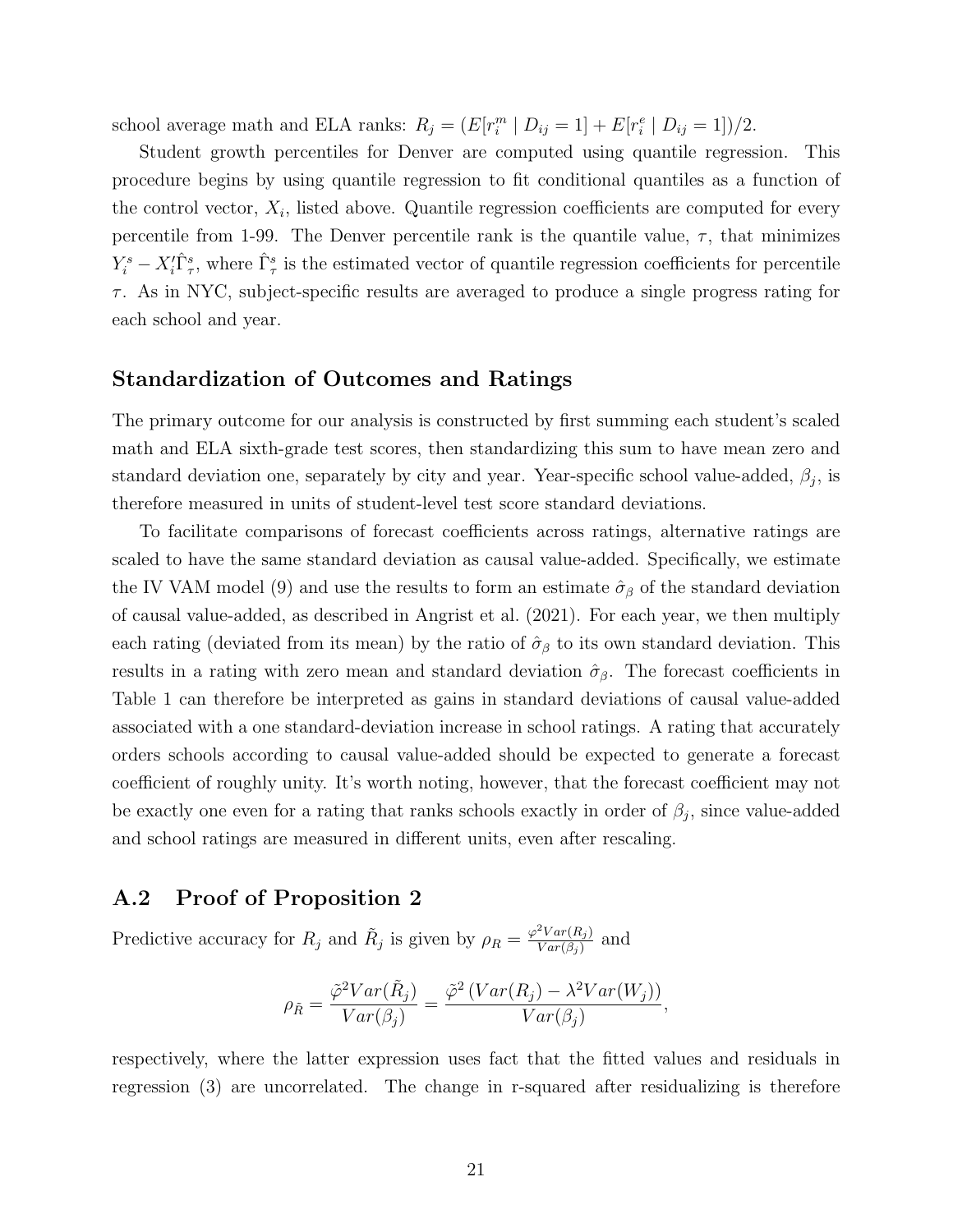proportional to

$$
(\rho_{\tilde{R}} - \rho_R)Var(\beta_j) = \tilde{\varphi}^2 \left( Var(R_j) - \lambda^2 Var(W_j) \right) - \varphi^2 Var(R_j)
$$
  
\n
$$
= (\tilde{\varphi} - \varphi)(\tilde{\varphi} + \varphi)Var(R_j) - \tilde{\varphi}^2 \lambda^2 Var(W_j)
$$
  
\n
$$
= -\tau \lambda \frac{Var(W_j)}{Var(R_j)} (\tilde{\varphi} + \varphi)Var(R_j) - \tilde{\varphi}^2 \lambda^2 Var(W_j)
$$
  
\n
$$
= -(\tau(\tilde{\varphi} + \varphi) + \tilde{\varphi}^2 \lambda) \lambda Var(W_j), \qquad (11)
$$

using the fact that  $\tilde{\varphi} - \varphi = -\tau \lambda \frac{Var(W_j)}{Var(R_j)}$  by the proof to Proposition [1](#page-8-2) and the definition of  $\lambda = \frac{Cov(W_j, R_j)}{Var(W_i)}$  $\frac{\partial v(W_j, R_j)}{\partial \text{Var}(W_j)}$ . With  $Cov(W_j, R_j) > 0$ , and hence  $\lambda > 0$ , equation [\(11\)](#page-23-0) shows that  $\rho_{\tilde{R}} > \rho_R$ if and only if

<span id="page-23-0"></span>
$$
\tau + \tilde{\varphi}\lambda < -\tau \frac{\varphi}{\tilde{\varphi}}.\tag{12}
$$

By the omitted variables bias formula  $\tau + \tilde{\varphi}\lambda = \frac{Cov(W_j, \beta_j)}{Var(W_j)}$  $\frac{Cov(W_j, \beta_j)}{Var(W_j)}$ , completing the proof.  $\Box$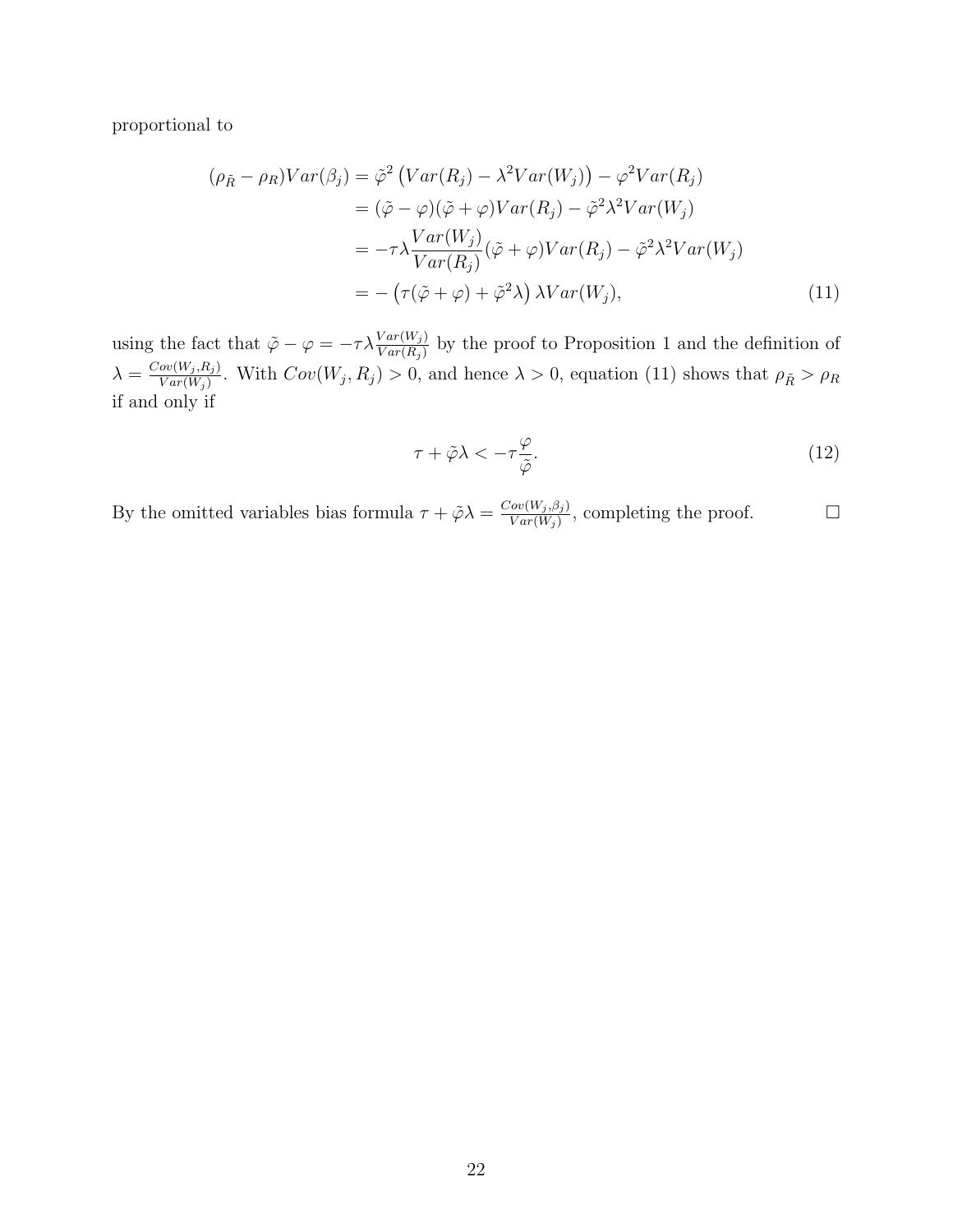## <span id="page-24-0"></span>A.3 Appendix Figures and Tables

|                               |         | <b>NYC</b> |        | Denver    |
|-------------------------------|---------|------------|--------|-----------|
|                               | All     | With risk  | All    | With risk |
|                               | (1)     | (2)        | (3)    | (4)       |
| Demographics                  |         |            |        |           |
| Hispanic                      | 0.413   | 0.445      | 0.592  | 0.581     |
| Black                         | 0.231   | 0.254      | 0.125  | 0.140     |
| White                         | 0.154   | 0.110      | 0.210  | 0.201     |
| Female                        | 0.494   | 0.484      | 0.493  | 0.494     |
| Free/reduced price lunch      | 0.731   | 0.763      | 0.723  | 0.703     |
| Special education             | 0.201   | 0.215      | 0.102  | 0.087     |
| English language learner      | 0.113   | 0.113      | 0.393  | 0.416     |
| <b>Baseline</b> scores        |         |            |        |           |
| Math (standardized)           | 0.000   | $-0.063$   | 0.000  | 0.077     |
| ELA (standardized)            | 0.000   | $-0.055$   | 0.000  | 0.070     |
| Enrollment                    |         |            |        |           |
| Screened                      | 0.067   | 0.044      | 0.000  | 0.000     |
| Lottery                       | 0.933   | 0.956      | 1.000  | 1.000     |
| Share non-compliant           | 0.268   | 0.324      | 0.300  | 0.291     |
| Share not offered             | 0.149   | 0.134      | 0.182  | 0.048     |
| Students                      | 184,760 | 46,099     | 37,089 | 8,100     |
| Schools                       | 624     | 594        | 80     | $75\,$    |
| Lotteries (schools with risk) |         | 448        |        | 67        |

Table A1. Descriptive Statistics

Notes: This table describes the Denver and NYC student samples used to compute ratings and estimate school quality. Column 1 show statistics for NYC middle school students enrolled in 6th grade in the 2016- 17 through 2018-19 school years. Column 3 shows descriptive statistics for Denver students enrolled in 6th grade in the 2012-13 through 2018-19 school years. Columns 2 and 4 describe the corresponding samples of applicants with assignment risk at at least one school. Baseline characteristics and lagged scores are from 5th grade. Baseline scores are standardized to be mean zero and standard deviation one in the student-level test score distribution, separately by year. Screened schools are defined as schools without any lottery programs. The share non-compliant is defined as the proportion of students who enroll other than where offered a seat; this includes students receiving no offers.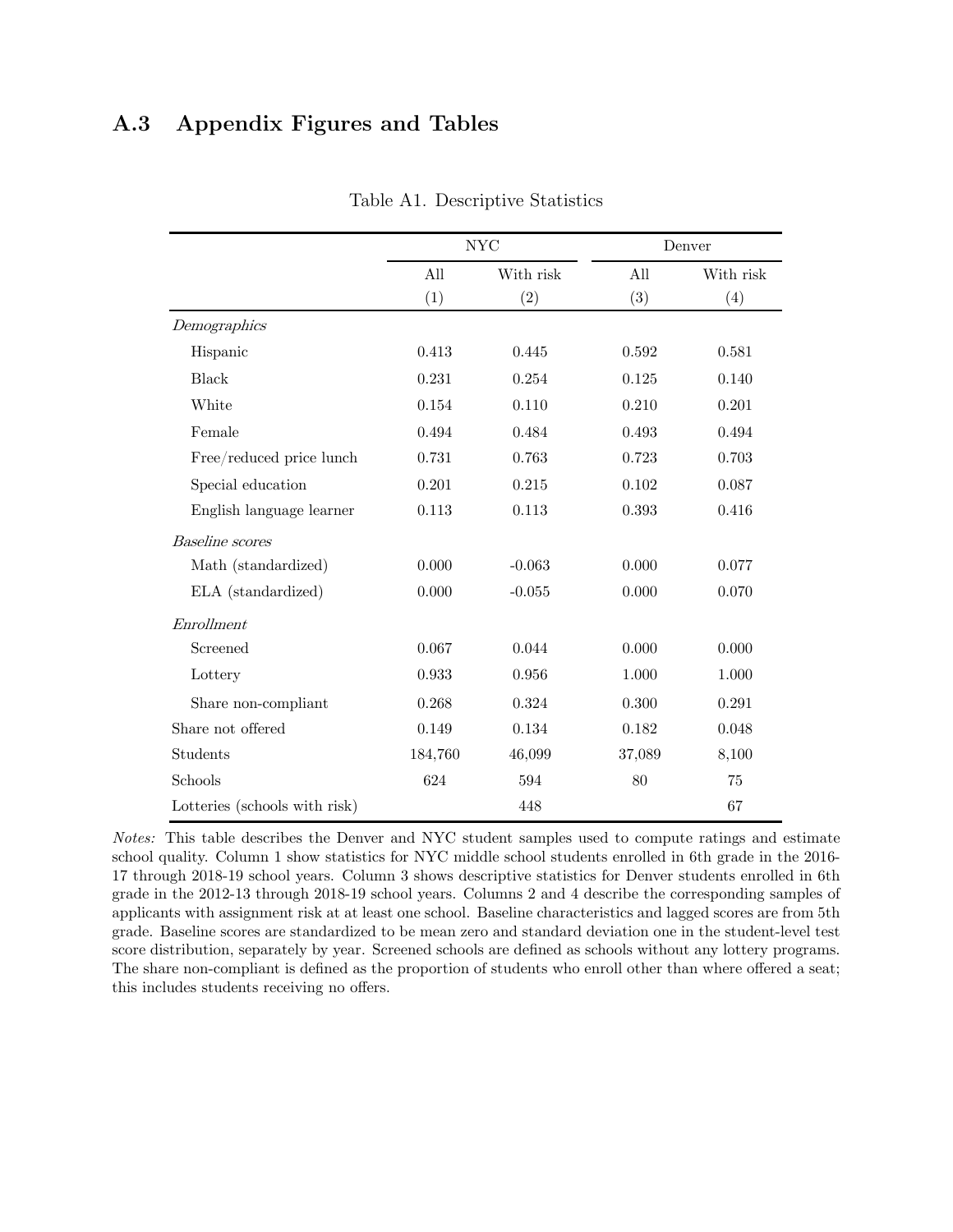<span id="page-25-0"></span>

|                          | NYC                 |                     | Denver              |                     |  |
|--------------------------|---------------------|---------------------|---------------------|---------------------|--|
|                          | Uncontrolled        | Controlled          | Uncontrolled        | Controlled          |  |
|                          | (1)                 | (2)                 | (3)                 | (4)                 |  |
| Demographics             |                     |                     |                     |                     |  |
| Hispanic<br>Offered SGP  | $-0.202$            | 0.030               | $-0.747$            | $-0.043$            |  |
|                          | (0.008)             | (0.028)             | (0.020)             | (0.070)             |  |
| Any offer                | $-0.012$            | $-0.011$            | $-0.030$            | $-0.009$            |  |
|                          | (0.003)             | (0.009)             | (0.007)             | (0.029)             |  |
| Black<br>Offered SGP     | $-0.660$            | $-0.004$            | 0.040               | 0.059               |  |
|                          | (0.007)             | (0.025)             | (0.014)             | (0.048)             |  |
| Any offer                | $-0.117$            | 0.008               | $-0.040$            | $-0.031$            |  |
|                          | (0.003)             | (0.008)             | (0.005)             | (0.022)             |  |
| White                    |                     |                     |                     |                     |  |
| Offered SGP              | 0.440<br>(0.006)    | $-0.007$<br>(0.016) | 0.679<br>(0.019)    | $-0.065$<br>(0.061) |  |
| Any offer                | 0.061               | 0.005               | 0.083               | 0.072               |  |
|                          | (0.002)             | (0.005)             | (0.005)             | (0.019)             |  |
| Female                   |                     |                     |                     |                     |  |
| Offered SGP              | 0.017               | 0.024               | $-0.077$            | 0.069               |  |
|                          | (0.009)             | (0.029)             | (0.021)             | (0.070)             |  |
| Any offer                | 0.020               | $-0.020$            | 0.009               | $-0.045$            |  |
|                          | (0.003)             | (0.009)             | (0.007)             | (0.031)             |  |
| Free/reduced price lunch |                     |                     |                     |                     |  |
| Offered SGP              | $-0.333$<br>(0.007) | 0.037               | $-0.800$            | 0.054               |  |
|                          |                     | (0.023)             | (0.020)             | (0.067)             |  |
| Any offer                | $-0.077$            | $-0.005$            | $-0.074$            | $-0.042$            |  |
|                          | (0.003)             | (0.007)             | (0.005)             | (0.025)             |  |
| Special education        |                     |                     |                     |                     |  |
| Offered SGP              | $-0.111$<br>(0.007) | $-0.010$<br>(0.023) | $-0.061$<br>(0.012) | $-0.012$<br>(0.038) |  |
|                          |                     |                     |                     |                     |  |
| Any offer                | $-0.039$            | 0.007               | $-0.001$            | 0.031               |  |
|                          | (0.003)             | (0.008)             | (0.004)             | (0.019)             |  |
| English language learner |                     |                     |                     |                     |  |
| Offered SGP              | 0.021<br>(0.005)    | 0.023<br>(0.019)    | $-0.400$<br>(0.019) | 0.002<br>(0.067)    |  |
|                          |                     |                     |                     |                     |  |
| Any offer                | $-0.016$            | 0.001               | $-0.071$            | $-0.087$            |  |
| Baseline scores          | (0.002)             | (0.006)             | (0.007)             | (0.031)             |  |
| Math (standardized)      |                     |                     |                     |                     |  |
| Offered SGP              | 1.25                | $-0.005$            | $1.36\,$            | 0.175               |  |
|                          | (0.016)             | (0.052)             | (0.042)             | (0.142)             |  |
| Any offer                | 0.273               | $-0.030$            | 0.222               | $-0.028$            |  |
|                          | (0.006)             | (0.017)             | (0.012)             | (0.057)             |  |
| ELA (standardized)       |                     |                     |                     |                     |  |
| Offered SGP              | 0.939               | $-0.041$            | 1.18                | 0.097               |  |
|                          | (0.016)             | (0.054)             | (0.041)             | (0.138)             |  |
| Any offer                | 0.256               | $-0.009$            | 0.190               | $-0.037$            |  |
|                          | (0.006)             | (0.017)             | (0.013)             | (0.056)             |  |
| Ν                        | 184,760             | 46,099              | 37,089              | 8,100               |  |

Table A2. Statistical Tests for Balance

Notes: This table reports balance statistics, estimated by regressing baseline covariates on the Notes: This table reports balance statistics, estimated by regressing baseline covariates on the estimated student growth percentile of the offered school and an indicator for any offer. Columns 2 and 4 control for expected student growth percentile, any offer risk, and running variable controls in the NYC sample. Robust standard errors are reported in parentheses.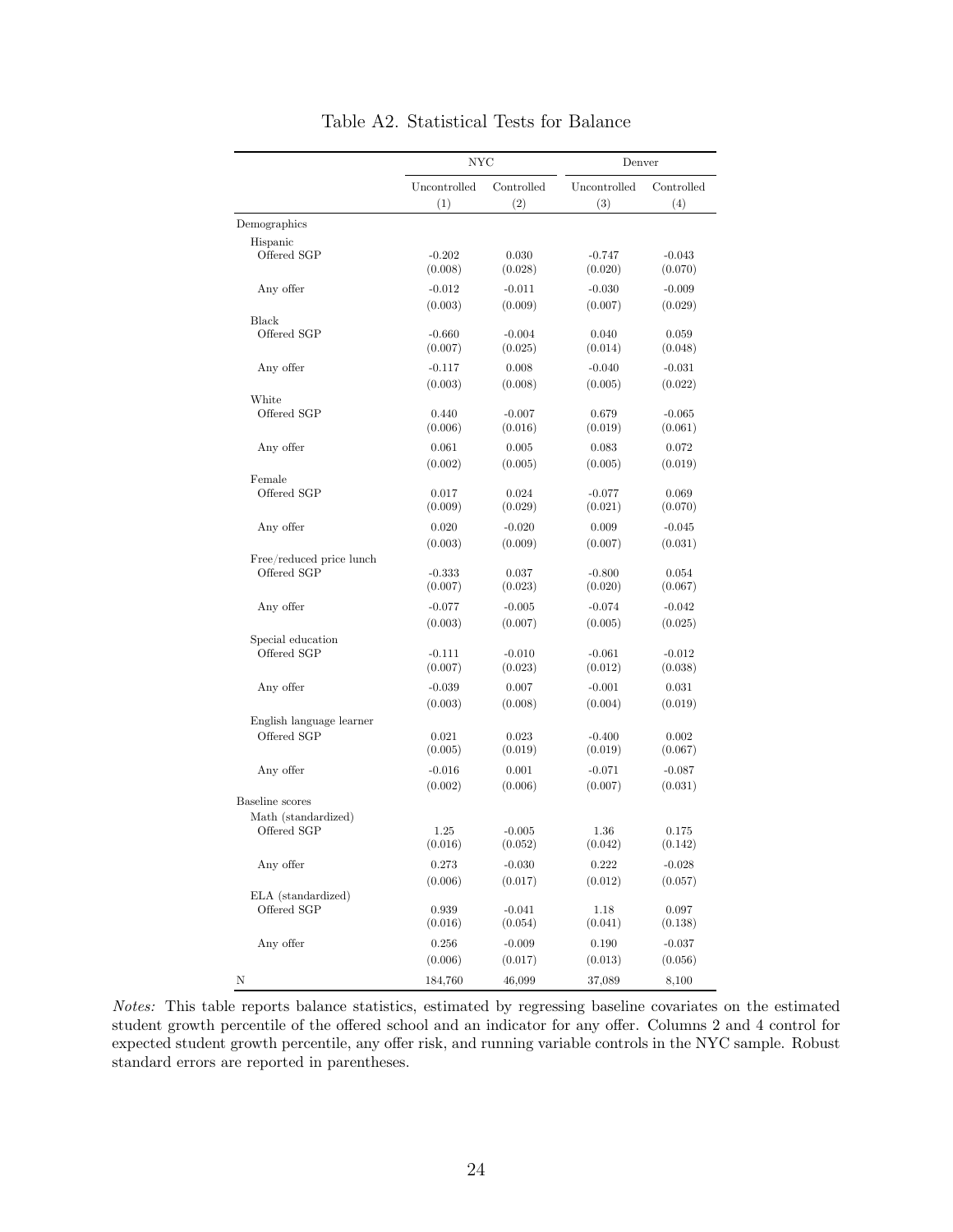<span id="page-26-0"></span>

|                     | <b>NYC</b> | Denver            |
|---------------------|------------|-------------------|
|                     | (1)        | $\left( 2\right)$ |
| Offered SGP         | 0.032      | 0.026             |
|                     | (0.019)    | (0.043)           |
| Any offer           | 0.037      | 0.027             |
|                     | (0.006)    | (0.019)           |
| N                   | 53,098     | 9,234             |
| Mean follow-up rate | 0.898      | 0.896             |

Table A3. Tests for Differential Attrition

student growth percentile and running variable controls in the NYC sample. Robust standard errors are reported in parentheses. Notes: This table reports differential attrition estimates. Estimates in column 1 are from regressions of a follow-up indicator on the estimated student growth percentile of the offered school, controlling for expected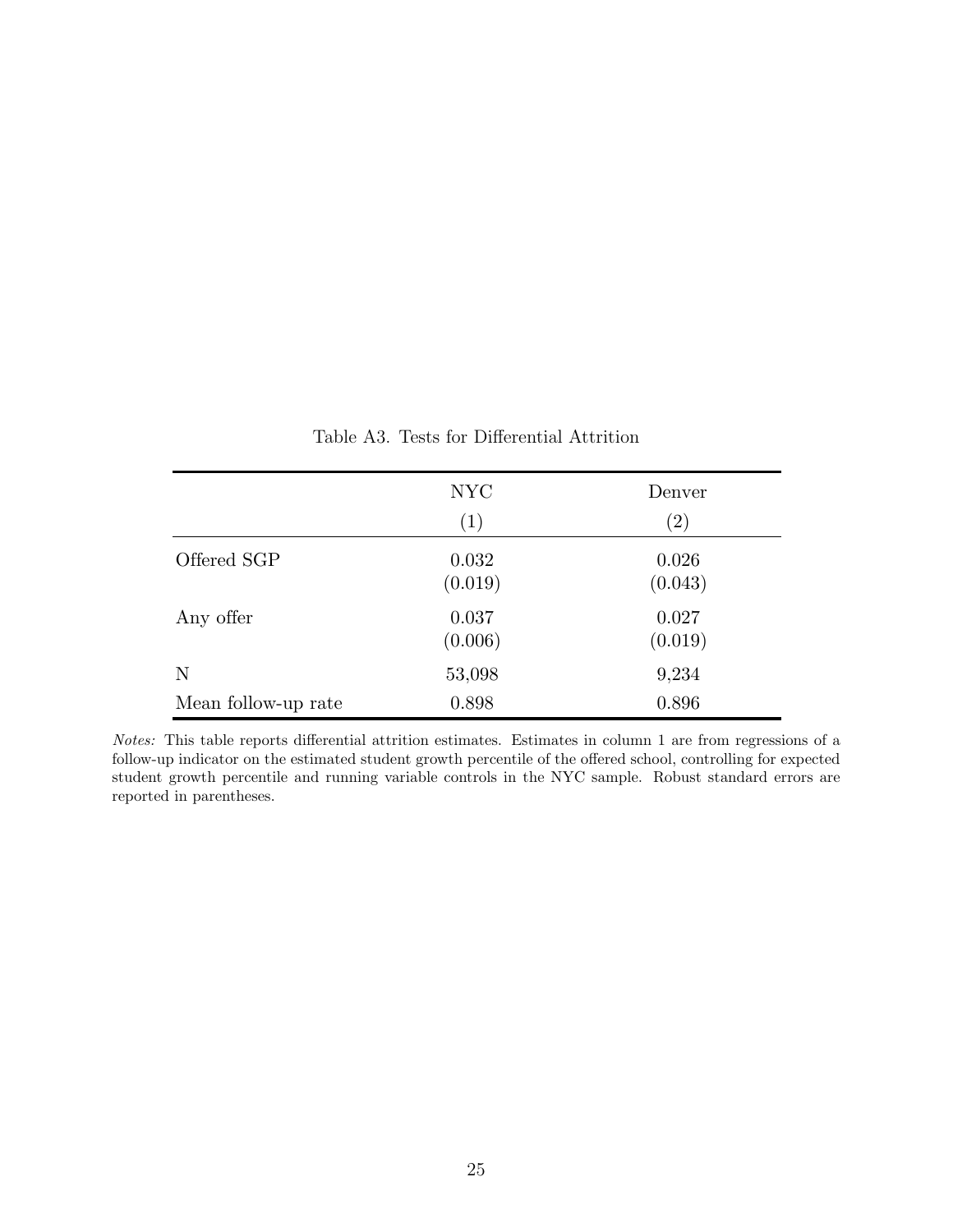|                       |                                    | Test score levels                  |                                   |                                    | Test score progress                |                                     |                                    |
|-----------------------|------------------------------------|------------------------------------|-----------------------------------|------------------------------------|------------------------------------|-------------------------------------|------------------------------------|
|                       | VA<br>projection<br>(derived)      | VA<br>projection<br>(derived)      | Rating<br>projection<br>(OLS)     | VA<br>projection<br>(derived)      | VA<br>projection<br>(derived)      | Rating<br>projection<br>(OLS)       | VA<br>projection<br>(derived)      |
| Dependent variable:   | School<br>quality $(\beta)$<br>(1) | School<br>quality $(\beta)$<br>(2) | Test score<br>levels $(R)$<br>(3) | School<br>quality $(\beta)$<br>(4) | School<br>quality $(\beta)$<br>(5) | Test score<br>progress $(R)$<br>(6) | School<br>quality $(\beta)$<br>(7) |
|                       |                                    |                                    | Panel A. NYC                      |                                    |                                    |                                     |                                    |
| Predictors            |                                    |                                    |                                   |                                    |                                    |                                     |                                    |
| Test score levels     |                                    | 0.198<br>(0.060)                   |                                   | 0.643<br>(0.078)                   |                                    |                                     |                                    |
| Test score progress   |                                    |                                    |                                   |                                    | 0.774<br>(0.041)                   |                                     | 0.856<br>(0.042)                   |
| Screened school dummy | $-0.050$<br>(0.037)                |                                    | 0.097<br>(0.011)                  | $-0.113$<br>(0.037)                |                                    | $-0.038$<br>(0.016)                 | $-0.018$<br>(0.034)                |
| Share white and Asian | $-0.052$<br>(0.047)                |                                    | 0.522<br>(0.012)                  | $-0.387$<br>(0.064)                |                                    | 0.197<br>(0.016)                    | $-0.220$<br>(0.047)                |
| N (school-year)       |                                    |                                    |                                   | 1501                               |                                    |                                     |                                    |
| Predictors            |                                    |                                    | Panel B. Denver                   |                                    |                                    |                                     |                                    |
| Test score levels     |                                    |                                    |                                   |                                    |                                    |                                     |                                    |
|                       |                                    | 0.524<br>(0.137)                   |                                   | 1.34<br>(0.261)                    |                                    |                                     |                                    |
| Test score progress   |                                    |                                    |                                   |                                    | 0.906<br>(0.098)                   |                                     | 0.968<br>(0.110)                   |
| Charter school dummy  | 0.122<br>(0.036)                   |                                    | 0.084<br>(0.010)                  | 0.009<br>(0.046)                   |                                    | 0.121<br>(0.018)                    | 0.005<br>(0.039)                   |
| Share white and Asian | 0.178<br>(0.127)                   |                                    | 0.761<br>(0.025)                  | $-0.844$<br>(0.233)                |                                    | 0.350<br>(0.043)                    | $-0.161$<br>(0.123)                |
| N (school-year)       |                                    |                                    |                                   | 373                                |                                    |                                     |                                    |

#### <span id="page-27-0"></span>Table A4. Projections of School Quality and School Ratings on Share White and Asian

Notes: This table reports estimates from projections of levels and progress school ratings and causal valueadded on school characteristics, including the share white and Asian. The models and derivation procedure used to compute these estimates are as the estimates in Table [1.](#page-19-0) Standard errors are reported in parentheses.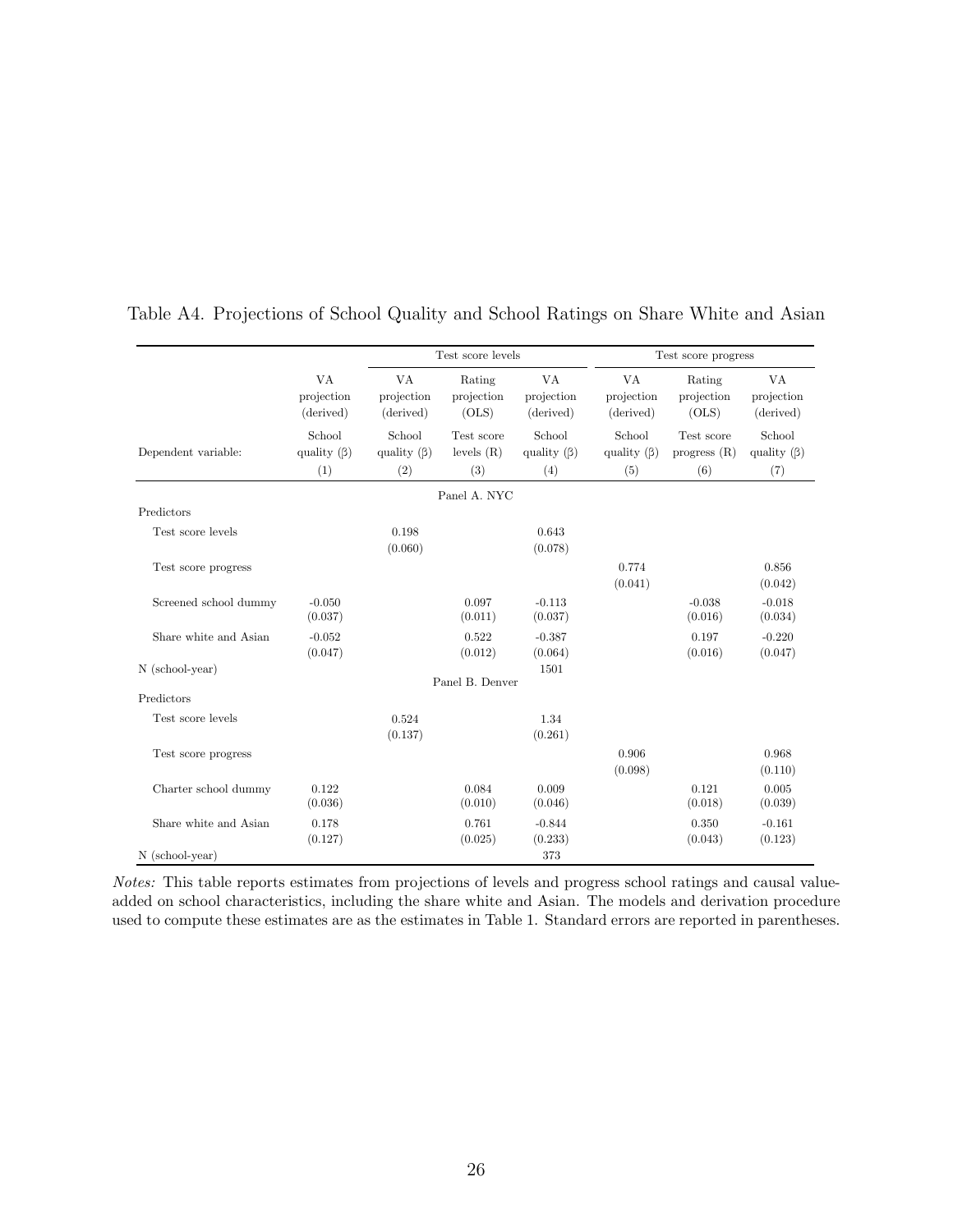|                       |                               | Test score levels             |                               | Test score progress           |                               |                               |                               |
|-----------------------|-------------------------------|-------------------------------|-------------------------------|-------------------------------|-------------------------------|-------------------------------|-------------------------------|
|                       | VA<br>projection<br>(derived) | VA<br>projection<br>(derived) | Rating<br>projection<br>(OLS) | VA<br>projection<br>(derived) | VA<br>projection<br>(derived) | Rating<br>projection<br>(OLS) | VA<br>projection<br>(derived) |
| Dependent variable:   | School<br>quality $(\beta)$   | School<br>quality $(\beta)$   | Test score<br>levels $(R)$    | School<br>quality $(\beta)$   | School<br>quality $(\beta)$   | Test score<br>progress $(R)$  | School<br>quality $(\beta)$   |
|                       | (1)                           | (2)                           | (3)                           | (4)                           | (5)                           | (6)                           | (7)                           |
|                       |                               |                               | Panel A. NYC                  |                               |                               |                               |                               |
| Predictors            |                               |                               |                               |                               |                               |                               |                               |
| Test score levels     |                               | 0.219<br>(0.057)              |                               | 0.480<br>(0.069)              |                               |                               |                               |
| Test score progress   |                               |                               |                               |                               | 0.779<br>(0.041)              |                               | 0.797<br>(0.041)              |
| Screened school dummy | $-0.049$<br>(0.037)           |                               | 0.059<br>(0.012)              | $-0.077$<br>(0.037)           |                               | $-0.041$<br>(0.016)           | $-0.016$<br>(0.034)           |
| Share non-FRPL        | $-0.022$<br>(0.054)           |                               | 0.636<br>(0.017)              | $-0.327$<br>(0.063)           |                               | 0.143<br>(0.024)              | $-0.136$<br>(0.050)           |
| $N$ (school-year)     |                               |                               | Panel B. Denver               | 1501                          |                               |                               |                               |
| Predictors            |                               |                               |                               |                               |                               |                               |                               |
| Test score levels     |                               | 0.521<br>(0.136)              |                               | 1.23<br>(0.255)               |                               |                               |                               |
| Test score progress   |                               |                               |                               |                               | 0.915<br>(0.095)              |                               | 0.957<br>(0.114)              |
| Charter school dummy  | 0.118<br>(0.036)              |                               | 0.053<br>(0.010)              | 0.052<br>(0.041)              |                               | 0.107<br>(0.018)              | 0.016<br>(0.039)              |
| Share non-FRPL        | 0.165<br>(0.113)              |                               | 0.660<br>(0.026)              | $-0.649$<br>(0.203)           |                               | 0.288<br>(0.038)              | $-0.111$<br>(0.111)           |
| $N$ (school-year)     |                               |                               |                               | 373                           |                               |                               |                               |

#### <span id="page-28-0"></span>Table A5. Projections of School Quality and School Quality on Share Disadvantaged

Notes: This table reports estimates from projections of levels and progress school ratings and causal valueadded on school characteristics, including the share eligible for a free or reduced-price lunch. The models and derivation procedure used to compute these estimates are as the estimates in Table [1.](#page-19-0) Standard errors are reported in parentheses.